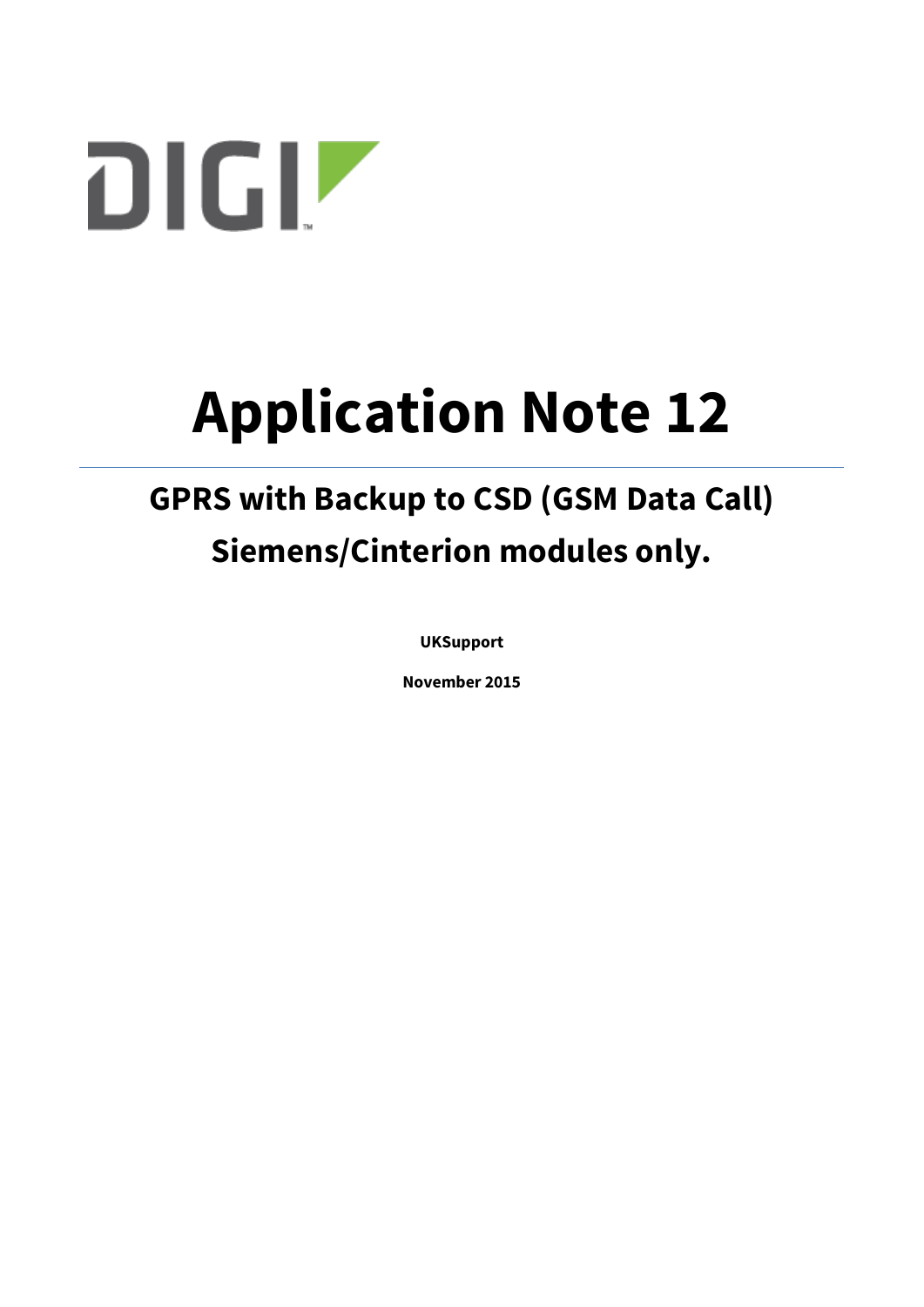## **Contents**

| $\mathbf{1}$   |     |  |
|----------------|-----|--|
|                | 1.1 |  |
|                | 1.2 |  |
|                | 1.3 |  |
|                | 1.4 |  |
| $\overline{2}$ |     |  |
|                | 2.1 |  |
|                | 2.2 |  |
|                | 2.3 |  |
|                | 2.4 |  |
|                | 2.5 |  |
|                | 2.6 |  |
| 3              |     |  |
| 4              |     |  |
| 5              |     |  |
|                | 5.1 |  |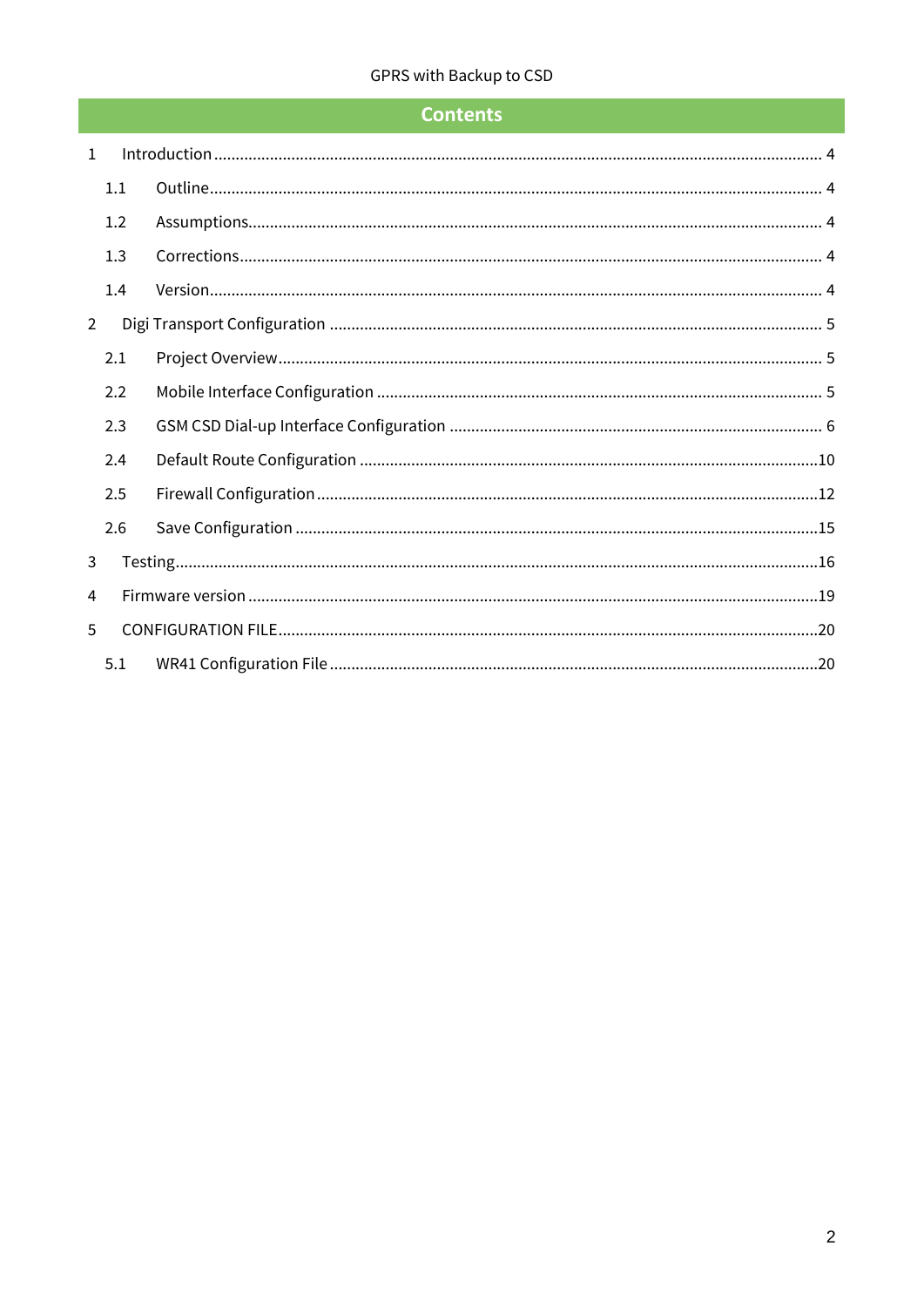## **Figures**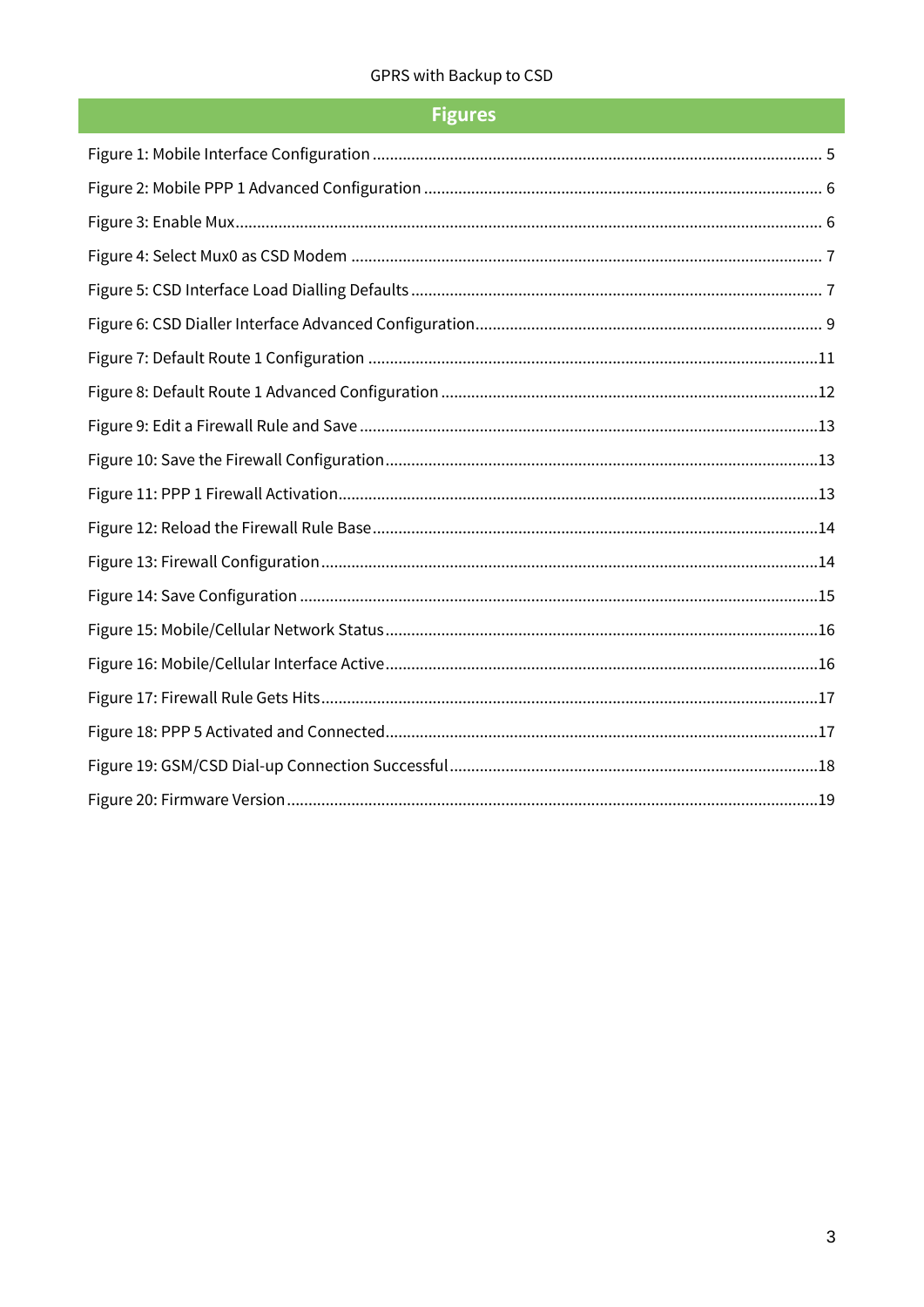## <span id="page-3-0"></span>**1 INTRODUCTION**

## <span id="page-3-1"></span>**1.1 Outline**

GPRS technology has proven to be extremely reliable. However, in the case where the Digi Transport has detected a problem on the GPRS network it may be advisable to back up to CSD (i.e. a GSM Analogue Data Call) thus continuing the flow of data even though the maximum data rate will be between 9.6Kb/s and 28Kb/s.

Such a problem might on very rare occasions occur due to power spikes, interference or the network blocking the current connection due to some error or GPRS equipment failure.

After CSD has been inactive for a specified period of time, the GPRS link will attempt to re-establish, returning the Digi Transport to its normal state.

## <span id="page-3-2"></span>**1.2 Assumptions**

This guide has been written for use by technically competent personnel with a good understanding of the communications technologies used in the product, and of the requirements for their specific application.

**Configuration:** This application note assumes that the router will be connecting to a cellular network.

This application note applies to;

**Models shown:** Digi Transport WR41v2 router with Cinterion EDGE module.

**Other Compatible Models:** All Digi Transport products with Siemens or Cinterion EDGE modules.

**Firmware versions:** 5.123 and above.

**Please note:** This application note has been specifically rewritten for firmware release 5.123 and later but the original application note was testing and working for routers running 4.694 and later. Routers running earlier firmware will find that the screen shots do not accurately reflect what will be seen on those older routers. Contact *uksupport@digi.com* if you require this document for the older GUI.

**Configuration:** This Application Note assumes the devices are set to their factory default configurations. Most configuration commands are only shown if they differ from the factory default.

## <span id="page-3-3"></span>**1.3 Corrections**

Requests for corrections or amendments to this application note are welcome and should be addressed to[: uksupport@digi.com](mailto:uksupport@digi.com)

Requests for new application notes can be sent to the same address.

## <span id="page-3-4"></span>**1.4 Version**

|     | <b>Status</b>                 |  |
|-----|-------------------------------|--|
| 1.0 | Published                     |  |
| 1.1 | Rebranded                     |  |
| 2 Q | New Gui version 5.123 onwards |  |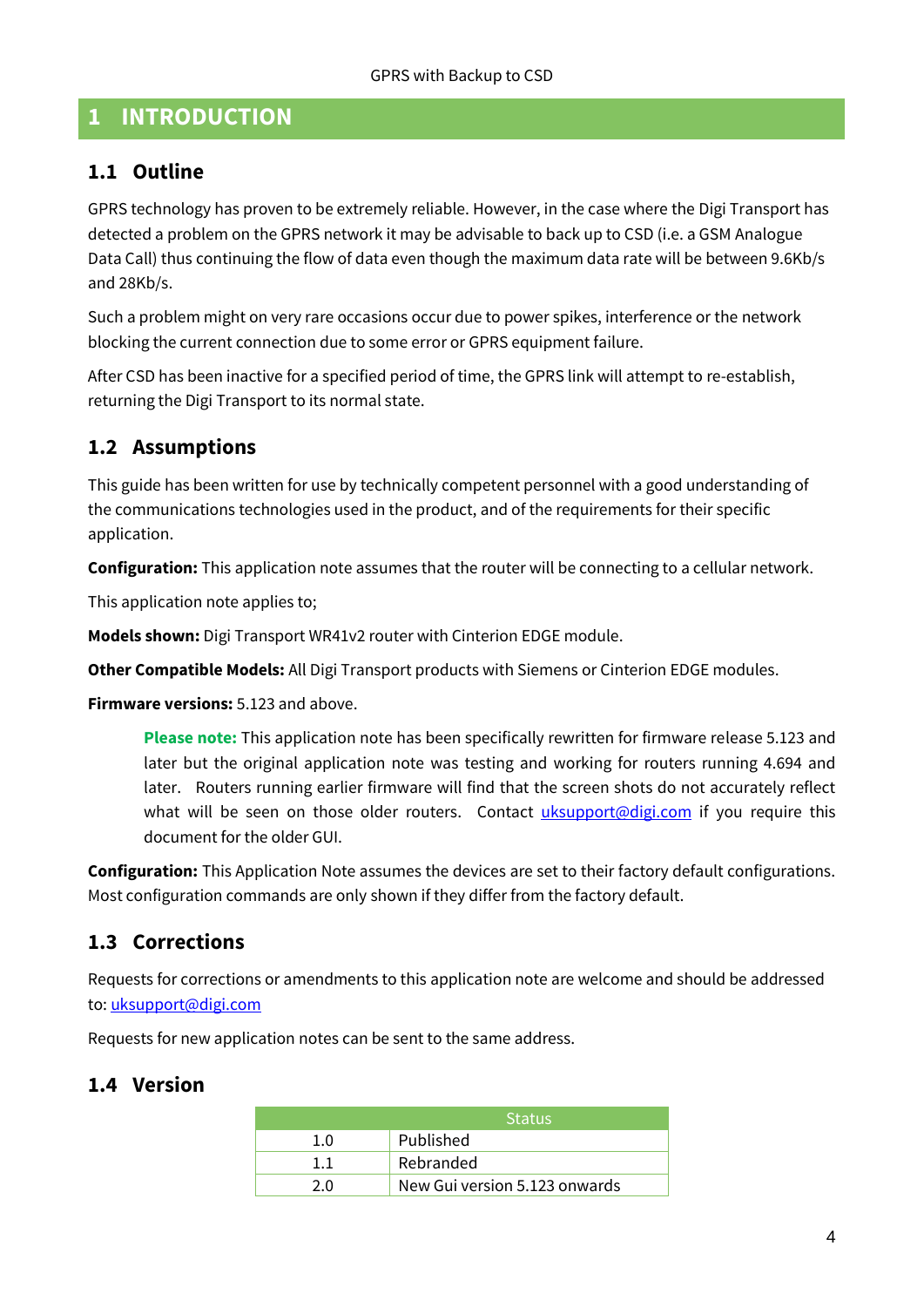## <span id="page-4-0"></span>**2 DIGI TRANSPORT CONFIGURATION**

## <span id="page-4-1"></span>**2.1 Project Overview**

To realise this project we need to:

- Configure mobile The default interface for this project.
- Configure GSM/CSD The backup interface for this project.
- Configure the default routes primary via Mobile, secondary via GSM/CSD Dial-up.
- Configure the firewall permit traffic, mobile interface out of service when failure is detected.

## <span id="page-4-2"></span>**2.2 Mobile Interface Configuration**

#### **CONFIGURATION - NETWORK > INTERFACES > MOBILE > MOBILE SETTINGS**

If a pin number is required for the mobile connection then enter this also here otherwise for most implementations only the APN will need to be entered. Upon navigating to the Mobile Settings configuration page link above, apply the setting below:

| Parameter                                     | <b>Setting</b>                                             | Description                                                                   |
|-----------------------------------------------|------------------------------------------------------------|-------------------------------------------------------------------------------|
| Service Plan / APN:                           | <enter apn=""></enter>                                     | Enter your ISP's APN value here                                               |
|                                               |                                                            |                                                                               |
|                                               | <b>Configuration - Network &gt; Interfaces &gt; Mobile</b> |                                                                               |
|                                               | <b>v</b> Interfaces                                        |                                                                               |
|                                               | Ethernet                                                   |                                                                               |
|                                               | ▶ Wi-Fi                                                    |                                                                               |
|                                               | $\blacktriangleright$ Mobile                               |                                                                               |
| Select a SIM to configure from the list below |                                                            |                                                                               |
|                                               | Settings on this page apply to the selected SIM            |                                                                               |
|                                               |                                                            | SIM: $1$ (PPP 1) $\sqrt{ }$                                                   |
|                                               |                                                            | <b>IMSI: Unknown</b>                                                          |
|                                               | ▼ Mobile Settings                                          |                                                                               |
|                                               |                                                            | Select the service plan and connection settings used in connecting to the $m$ |
|                                               | Mobile Service Provider Settings                           |                                                                               |
|                                               | Service Plan / APN: internet                               |                                                                               |
|                                               |                                                            | Use backup APN<br>Re                                                          |

**Figure 1: Mobile Interface Configuration**

<span id="page-4-3"></span>Then click the 'Apply' button.

#### **CONFIGURATION - NETWORK > INTERFACES > ADVANCED > PPP 1 > ADVANCED**

On the WR41 and WR44 the mobile interface is PPP 1 on other platforms such as the DR64 this will be PPP 3. This application note was tested using a WR41 and the interface configured for this section is PPP 1.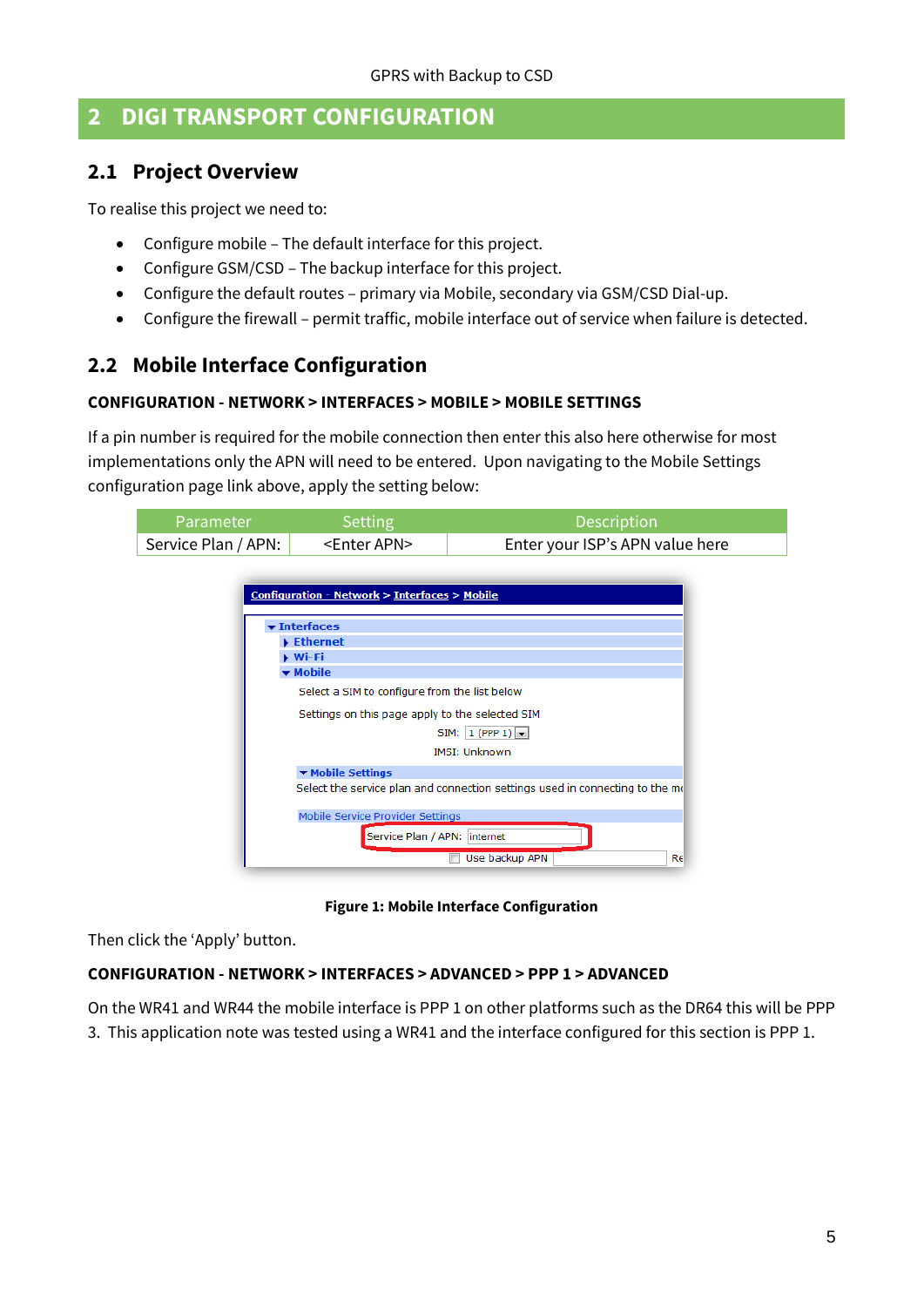Navigate to the PPP 1 Advanced configuration page and set the following parameters:

| Parameter                                                                              | Setting                                                                     | <b>Description</b>                                                                                                                                                                 |
|----------------------------------------------------------------------------------------|-----------------------------------------------------------------------------|------------------------------------------------------------------------------------------------------------------------------------------------------------------------------------|
| Inhibit this PPP<br>interface if the<br>following PPP<br>instances <sub>n</sub>        | 5                                                                           | Enter the PPP instance number of the CSD<br>interface.                                                                                                                             |
| Inhibit this PPP<br>interface if the<br>following PPP<br>instances <sub>0</sub><br>are | Active and not out<br>of service                                            | Inhibit mode to use for activation of the<br>interface.                                                                                                                            |
|                                                                                        |                                                                             |                                                                                                                                                                                    |
| interface inhibited by this interface to connect                                       | If this PPP interface gets disconnected, allow it to attempt to reconnect 0 | times before allowing other PPP                                                                                                                                                    |
|                                                                                        | Inhibit this PPP interface if the following PPP instances 5                 | are Active and not out of service<br>▼                                                                                                                                             |
|                                                                                        |                                                                             | If this PPP interface is inhibited and data needs to be sent   do not bring up interface<br>▼<br>Inhibit other PPP interface if this PPP interface is disconnected but operational |

#### **Figure 2: Mobile PPP 1 Advanced Configuration**

<span id="page-5-1"></span>Then click the 'Apply' button.

**Please note:** that the internal radio module will not allow a simultaneous CSD connection and a GPRS connection. The **Inhibit** parameter will prevent PPP 3 from trying to reconnect whilst a CSD call is up on PPP 5. (Otherwise the Mobile connection attempts would fail and eventually cause the Digi Transport to power cycle the GPRS module).

## <span id="page-5-0"></span>**2.3 GSM CSD Dial-up Interface Configuration**

Attempt to negotiate DEFLATE compression on this interface

#### **2.3.1 Enable Mux**

#### **ADMINISTRATION > EXECUTE A COMMAND**

Mux 1 and mux 2 will be used for the mobile/cellular interface Browse to the 'Execute a command' link above, enter the command 'muxon' and click 'Execute'.

| Administration - Execute a command |  |
|------------------------------------|--|
| Command:   muxon                   |  |
| Execute                            |  |

#### **Figure 3: Enable Mux**

<span id="page-5-2"></span>Command line commands to achieve the above:

#### muxon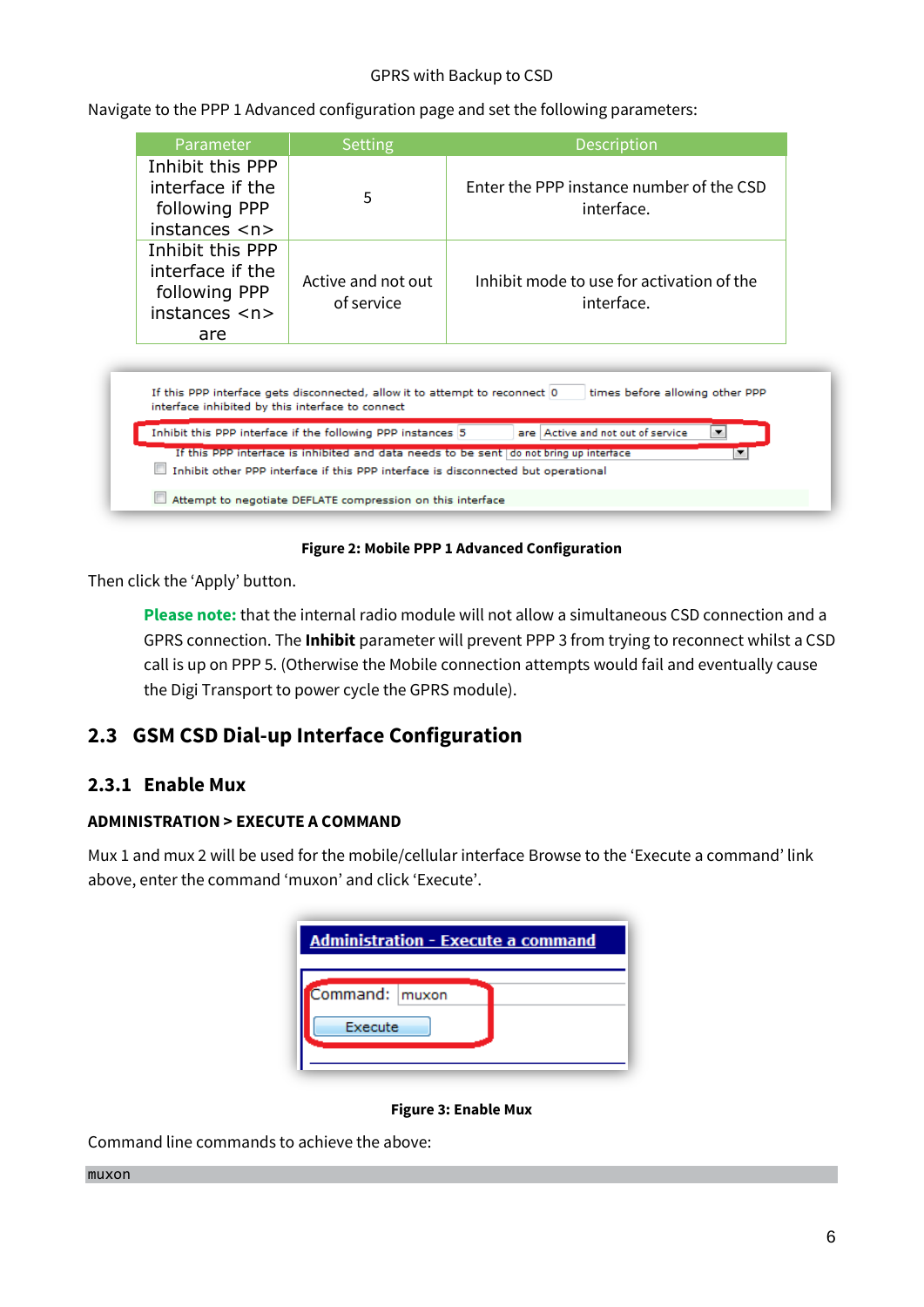## **2.3.2 External Modem CSD Configuration**

We need to tell the router which port to use for the CSD modem call, browse to the 'Execute a command' link above, enter the command 'modemcc 1 asy\_add "mux0"' and click 'Execute'

|         | <b>Administration - Execute a command</b> |
|---------|-------------------------------------------|
|         | Command: modemcc 1 asy_add "mux0"         |
| Execute |                                           |

#### **Figure 4: Select Mux0 as CSD Modem**

<span id="page-6-0"></span>Command line command to achieve the above:

modemcc 1 asy add "mux0"

## **2.3.3 Configure the PPP used for the CSD Dial-Up Interface**

#### **CONFIGURATION - NETWORK > INTERFACES > ADVANCED > PPP 5**

There are two issues to consider when making these settings:

- 1. How do we ever return to using GPRS (PPP 1)? Because PPP 1 cannot connect whilst PPP 5 is up, PPP 1 is configured as always on so its routes will be out of service until PPP 5 disconnects.
- 2. If there is some GSM problem that does not result in PPP 5 being disconnected, but would require a power cycle of the module to fix, this power cycle will never happen whilst PPP 5 is still up.

These can be solved in two ways:

- 1. Allow PPP 5 to disconnect on an inactivity timer. (Note that if you are sending keep-alive packets this will never occur). This is handled by the **Inactivity timeout** setting of 60 seconds.
- 2. Force PPP 5 to disconnect after a period of time, whether active or not. This is handled by the Maximum link up-time setting of 1800 seconds (3 minutes).

You may change both these settings according to which suit your application.

**Please note:** Because the internal radio module cannot support simultaneous CSD/GPRS connections, the GPRS connection cannot be tested before we shut down the CSD connection.

Select an unused PPP instance to associate with the PPTP connection, a good choice would be PPP 5 as PPP 0 – 4 may be in use.

<span id="page-6-1"></span>Click on the 'Load dialling defaults' button.

| $\blacktriangleright$ PPP 5 |                        |
|-----------------------------|------------------------|
| Load answering defaults     | Load dialling defaults |
| Description:                |                        |

**Figure 5: CSD Interface Load Dialling Defaults**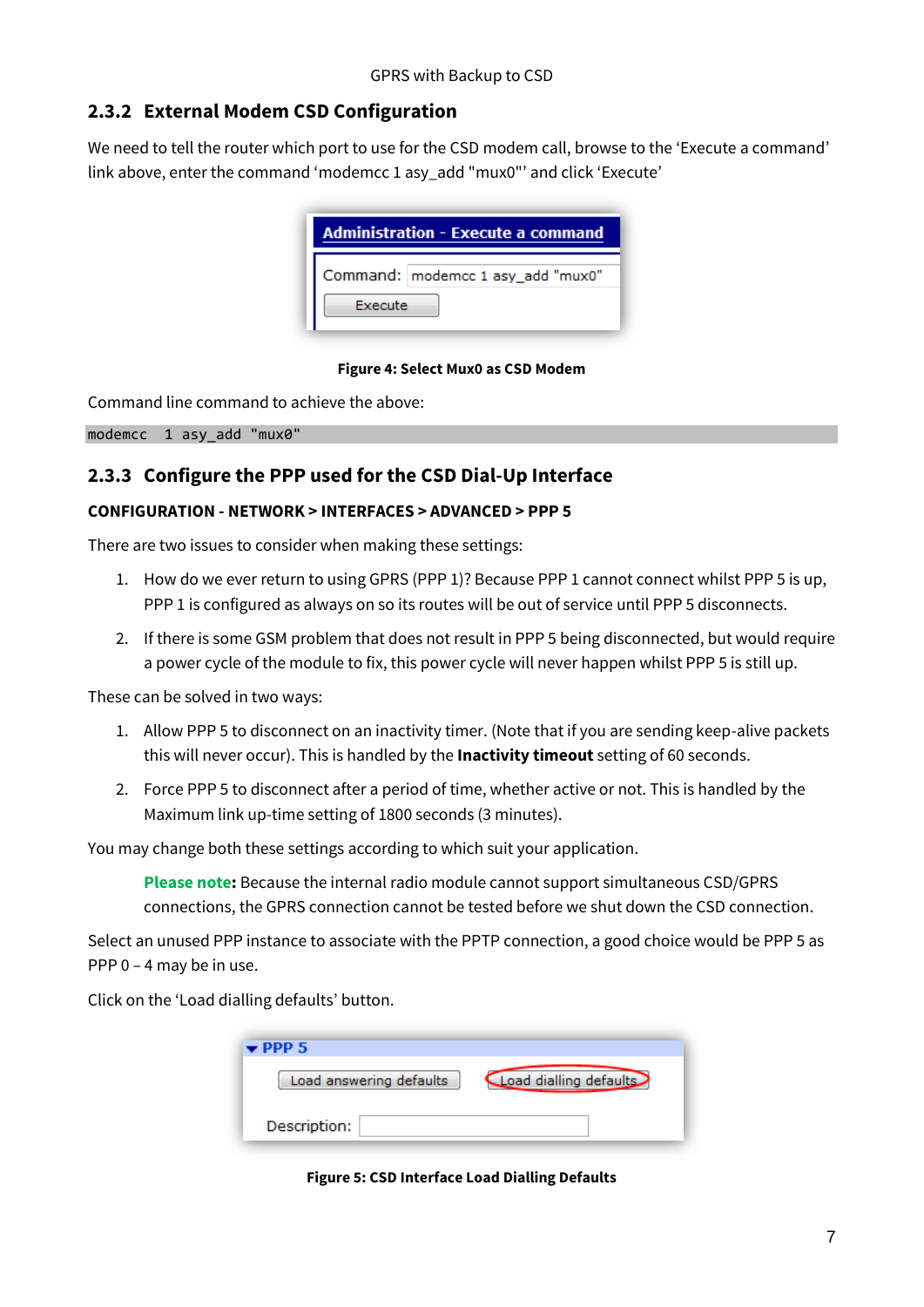Configure the following variables:

| Parameter                                                                       | <b>Setting</b>                                    | Description                                                                              |
|---------------------------------------------------------------------------------|---------------------------------------------------|------------------------------------------------------------------------------------------|
| Description:                                                                    | <description of<br="">Interface&gt;</description> | Use something here that will be meaningful<br>to your setup e.g. "CSD Dialler Interface" |
| This PPP<br>interface will<br>use                                               | External Modem 0                                  | Select the lower layer device this Dialler<br>instance will use.                         |
| Dial out using<br>numbers                                                       | <isp dial="" up<br="">Number&gt;</isp>            | Enter the number of your ISP Remote Access<br>dialup Service                             |
| Username                                                                        | <username></username>                             | The username supplied by your<br>administrator or ISP                                    |
| Password                                                                        | <password></password>                             | The password supplied by your<br>administrator or ISP                                    |
| Confirm<br>Password                                                             | <password></password>                             | The same value entered above                                                             |
| Allow the<br>remote device<br>to assign a<br>local IP address<br>to this router | <b>Ticked</b>                                     | Allow the ISP to allocate you an IP                                                      |
| Close the PPP<br>connection<br>after                                            | 1800                                              | Maximum time in seconds for connection to<br>stay connected                              |
| If it has been<br>idle for $\langle n \rangle$<br>hrs < n > mins<br>$n$ secs    | O hrs 1 mins 0 secs                               | Maximum time period to stay connected for<br>if connection is not passing traffic        |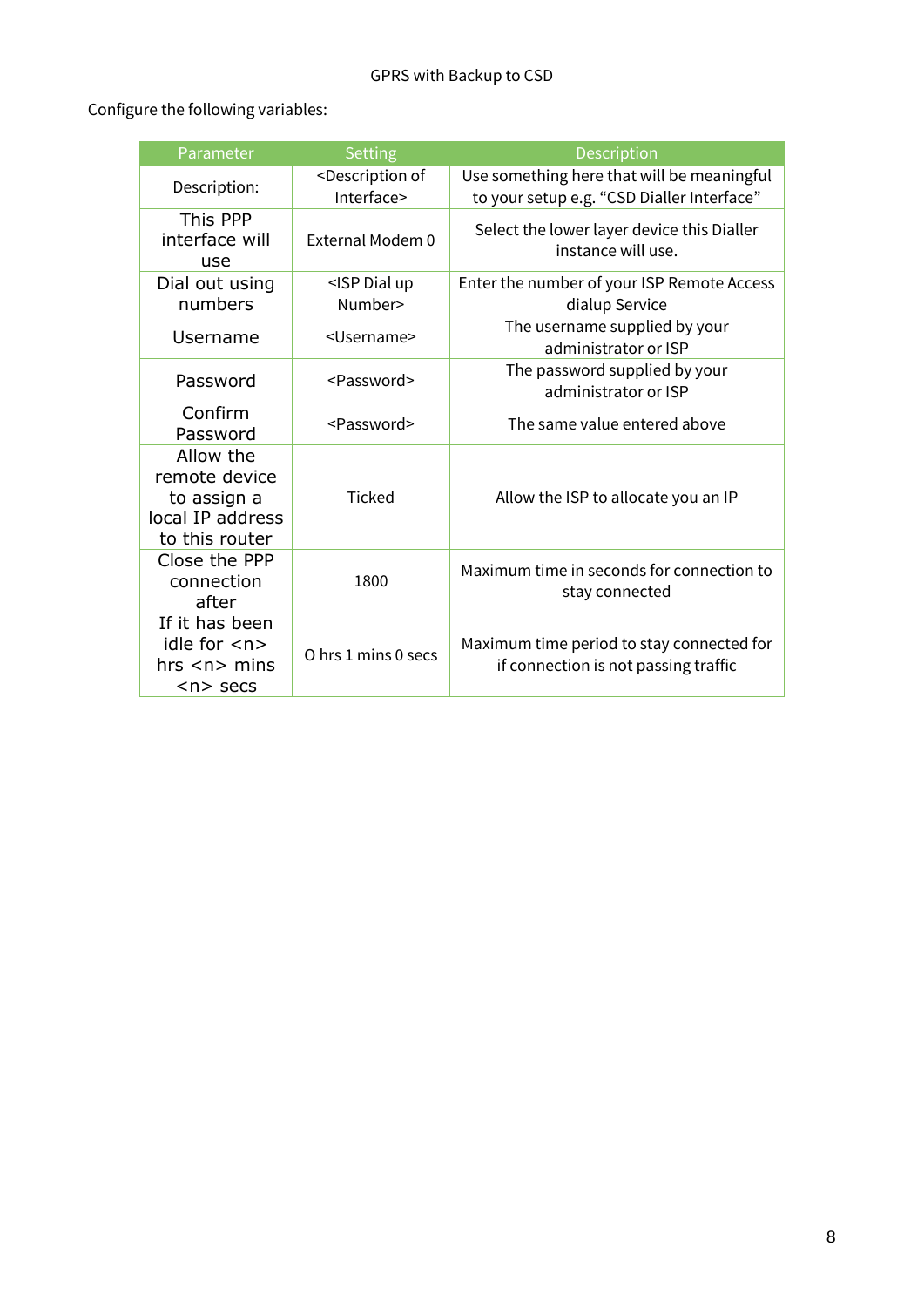| Description: CSD Dialler Interface                                                         |  |  |  |
|--------------------------------------------------------------------------------------------|--|--|--|
| This PPP interface will use External Modem 0                                               |  |  |  |
| Dial out using 0845123456<br>numbers:                                                      |  |  |  |
| Prefix:<br>to the dial out number                                                          |  |  |  |
| Username: ISP-User                                                                         |  |  |  |
| Password: <b>******</b>                                                                    |  |  |  |
| Confirm password:                                                                          |  |  |  |
| <sup>3</sup> Allow the remote device to assign a local IP address to this router           |  |  |  |
| $\mathbb O$ Try to negotiate to use $ 0.0.0.0 $<br>as the local IP address for this router |  |  |  |
| Use 0.0.0.0<br>as the local IP address for this router (i.e. not negotiable)               |  |  |  |
| Use mask 255,255,255,255 for this interface                                                |  |  |  |
| Use the following DNS servers if not negotiated                                            |  |  |  |
| Primary DNS server:                                                                        |  |  |  |
| Secondary DNS server:                                                                      |  |  |  |
| DNS Port: 53                                                                               |  |  |  |
| Attempt to assign the following IP configuration to remote devices                         |  |  |  |
| Allow this PPP interface to answer incoming calls                                          |  |  |  |
| Close the PPP connection                                                                   |  |  |  |
| after 1800<br>seconds                                                                      |  |  |  |
| if it has been up for 0<br>minutes in a day                                                |  |  |  |
| if it has been idle for 0<br>hrs <sub>1</sub><br>mins <sub>0</sub><br>secs                 |  |  |  |
| Alternative idle timer for static routes 0<br>seconds                                      |  |  |  |
| seconds<br>if the link has not received any packets for 10                                 |  |  |  |
| if the negotiation is not complete in 80<br>seconds                                        |  |  |  |
|                                                                                            |  |  |  |

**Figure 6: CSD Dialler Interface Advanced Configuration**

<span id="page-8-0"></span>Then click the 'Apply' button.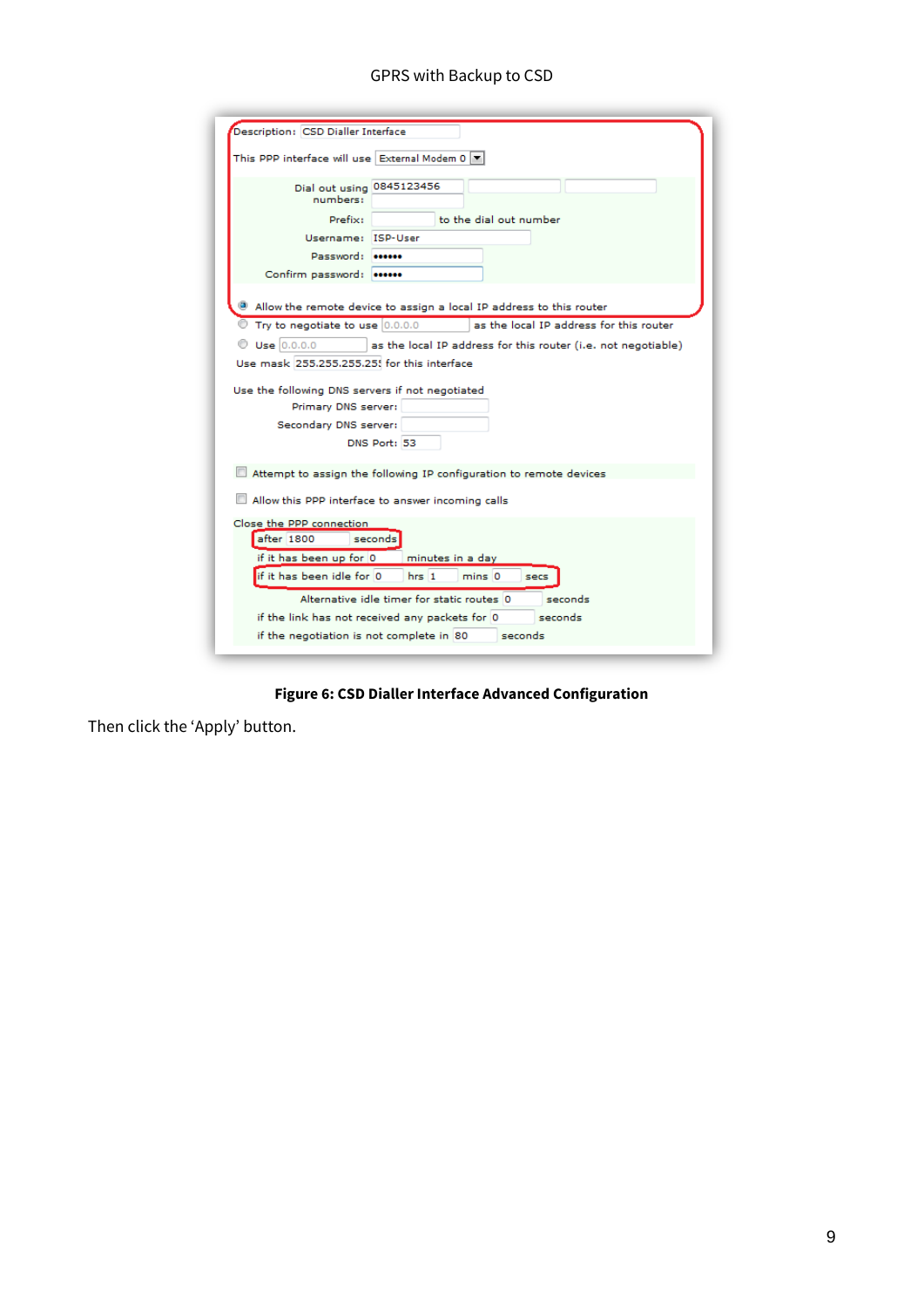Command line commands to achieve the above:

```
ppp 5 name "CSD Dialler Interface"
ppp 5 phonenum "0845123456"
ppp 5 username "ISP-User"
ppp 5 epassword "PTNgU1Y="
ppp 5 IPaddr "0.0.0.0"
ppp 5 l_addr ON
ppp 5 mask "255.255.255.255"
ppp 5 DNSport 53
ppp 5 IPmin "10.10.10.0"
ppp 5 IPrange 5
ppp 5 maxup 1800
ppp 5 timeout 60
ppp 5 do_nat 1
ppp 5 use_modem 6
ppp 5 metric 1
ppp 5 netip "0.0.0.0"
ppp 5 ip2count 3
ppp 5 ripauth 1
ppp 5 inrip ON
ppp 5 maxneg 80
ppp 5 l_accm "0x00000000"
ppp 5 r_accm "0xffffffff"
ppp 5 l_mru 1500
ppp 5 r_mru 1500
ppp 5 l_acfc ON
ppp 5 r_pap ON
ppp 5 r chap ON
ppp 5 l_comp ON
ppp 5 l_pfc ON
ppp 5 \overline{1} md5 1
ppp 5 r md5 ON
ppp 5 r_ms1 ON
ppp 5 r_ms2 ON
ppp 5 lcn 1027
ppp 5 defpak 128
ppp 5 baklcn 1027
```
## <span id="page-9-0"></span>**2.4 Default Route Configuration**

Two default routes are required in order for the Digi Transport to send outbound traffic through a particular interface.

The router requires one default route for each PPP instance.

- PPP 1 (GPRS interface) will use Default Route 0
- PPP 5 (GSM/CSD data call) will use Default Route 1.

Therefore:

- When PPP 1 (GPRS) is in service then Default Route 0 will be used.
- When PPP 5 (GSM/CSD) is in service then Default Route 1 will be used.

### **2.4.1 Configure Default Route 1**

**CONFIGURATION > NETWORK > IP ROUTING/FORWARDING > STATIC ROUTES > DEFAULT ROUTE 1**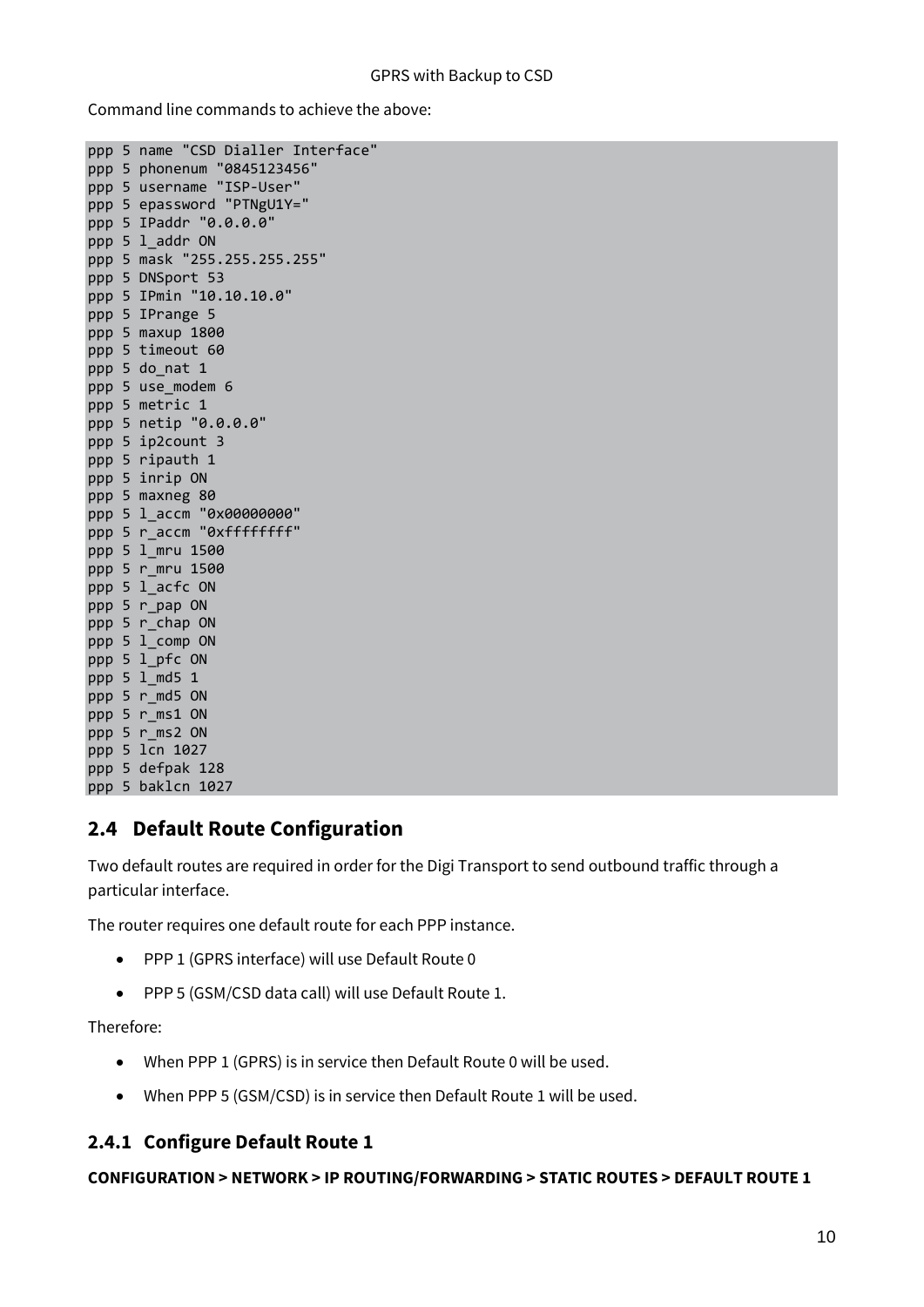Configure Default Route 1 for the GSM dial up interface by navigating to the above link and entering these values:

| Parameter | Setting      | <b>Description</b>                                              |
|-----------|--------------|-----------------------------------------------------------------|
| Interface | <b>PPP</b>   | Select the interface type from the drop<br>down box             |
| Interface | $\mathbf{h}$ | Enter the instance number of the interface<br>in the second box |

| ▼ Default Route 1 |                       |
|-------------------|-----------------------|
| Description:      |                       |
|                   | Default route via     |
|                   | Gateway:              |
|                   | Interface:   PPP<br>5 |
|                   | Metric: 1             |

**Figure 7: Default Route 1 Configuration**

## <span id="page-10-0"></span>**CONFIGURATION > NETWORK > IP ROUTING/FORWARDING > STATIC ROUTES > DEFAULT ROUTE 1 > ADVANCED**

This configuration involves putting the route associated with the GPRS link (Default Route 0) out of service for a period of time when a problem is detected on the GPRS network. Therefore, a method of bringing that route back into service is required should the PPP 5 (GSM/CSD link) drop for any reason before the out of service timer. This is done by the removing 'Out Of Service' settings on this interface.

Also, it can take some time for the GPRS connection to start working after power up. The power-up delay setting will prevent the Digi Transport from giving up too early and switching to CSD within 150 seconds of power up.

Click 'Advanced' then enter the values below:

| Parameter                                                                                                     | <b>Setting</b> | <b>Description</b>                                                         |
|---------------------------------------------------------------------------------------------------------------|----------------|----------------------------------------------------------------------------|
| Wait for $\leq n$<br>Seconds after<br>power up before<br>allowing this<br>router to activate<br>the interface | 150            | Time period in seconds to delay the route<br>from activating the interface |
| When this<br>route becomes<br>unavailable,<br>remove the<br>'Out Of Service'<br>stat on                       | <b>PPP</b>     | Select the interface type from the first drop<br>down box                  |
| When this<br>route becomes<br>unavailable,<br>remove the<br>'Out Of Service'<br>stat on                       |                | Enter the instance number of the interface<br>in the second box            |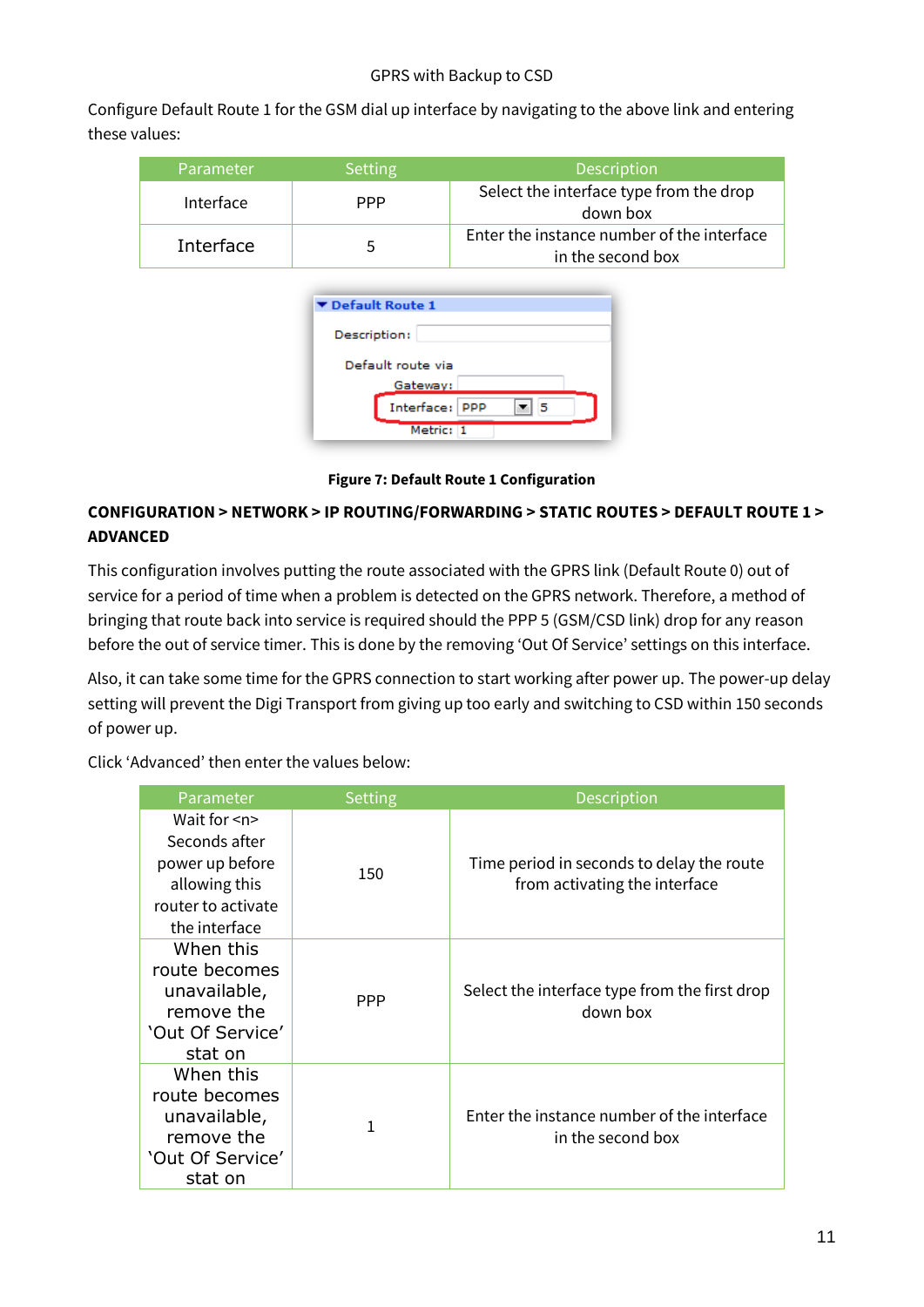| ▼ Advanced                                                                                                                                                                                                                                                                                                                                                                                                                                                                                                                                                                                                             |
|------------------------------------------------------------------------------------------------------------------------------------------------------------------------------------------------------------------------------------------------------------------------------------------------------------------------------------------------------------------------------------------------------------------------------------------------------------------------------------------------------------------------------------------------------------------------------------------------------------------------|
| Use metric 1<br>when the interface is down                                                                                                                                                                                                                                                                                                                                                                                                                                                                                                                                                                             |
| Use this route only if the source IP address of the packet matches                                                                                                                                                                                                                                                                                                                                                                                                                                                                                                                                                     |
| IP Address:                                                                                                                                                                                                                                                                                                                                                                                                                                                                                                                                                                                                            |
| Mask:                                                                                                                                                                                                                                                                                                                                                                                                                                                                                                                                                                                                                  |
| Include this route in RIP advertisements                                                                                                                                                                                                                                                                                                                                                                                                                                                                                                                                                                               |
| Make PPP 0<br>interface use the alternative idle timeout when this route becomes available                                                                                                                                                                                                                                                                                                                                                                                                                                                                                                                             |
| Wait for 150<br>seconds after power up before allowing this route to activate the interface                                                                                                                                                                                                                                                                                                                                                                                                                                                                                                                            |
| If the interface is configured for "dial on demand"<br>Mark this route as "Out Of Service" if the interface fails to connect after  0<br>consecutive attempts<br>If the interface fails to connect, try again in $ 0\rangle$<br>seconds<br>$\Box$ Deactivate the interface after it successfully connects<br>Do not allow this interface to be activated by this route for 10<br>seconds after last activation attempt<br>Only queue one packet whilst waiting for the interface to connect<br>When this route becomes available, deactivate the following interfaces<br>None   ≊     0<br>None $\boxed{\mathbf{v}}$ 0 |
| When this route becomes unavailable, remove the "Out Of Service" state on<br><b>PPP</b><br>▼∃1                                                                                                                                                                                                                                                                                                                                                                                                                                                                                                                         |
| Keep this route in service for 0<br>seconds after OOS state is cleared                                                                                                                                                                                                                                                                                                                                                                                                                                                                                                                                                 |
| Assign this route to recovery group: 0                                                                                                                                                                                                                                                                                                                                                                                                                                                                                                                                                                                 |
| Apply                                                                                                                                                                                                                                                                                                                                                                                                                                                                                                                                                                                                                  |

#### **Figure 8: Default Route 1 Advanced Configuration**

<span id="page-11-1"></span>Then click the 'Apply' button.

Command line commands to achieve the above:

```
def_route 1 ll_ent "PPP"
def route 1 ll add 5
def_route 1 pwr_dly 150
def_route 1 unoos_ent "PPP"
def_route 1 unoos_add 1
```
## <span id="page-11-0"></span>**2.5 Firewall Configuration**

#### **CONFIGURATION > SECURITY > FIREWALL**

In order to make this configuration useful, it is necessary to have the Digi Transport detect when problems occur on PPP1 so that it can automatically back up to CSD. The firewall rules needed for this application note are very simple. There is only one rule to add:

The rule monitors TCP traffic on PPP 1 to the specified host IP address. When this rule triggers it will mark the routes pointing at interface PPP 1 out of service for 300 seconds (oos 300). If the Digi Transport receives a packet to route within this period of time a CSD call will be made on PPP 5.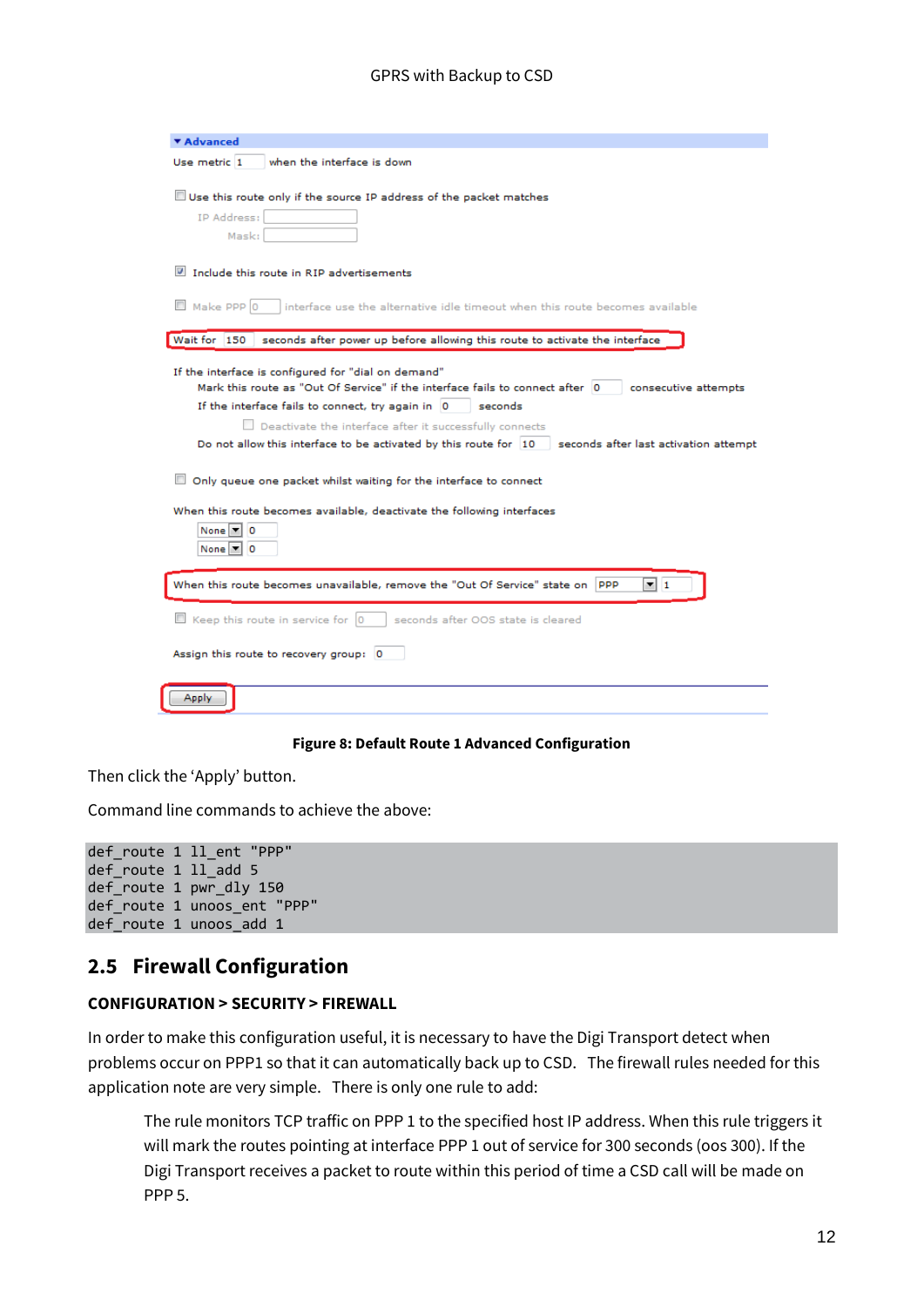**t=5** specifies the length of time in seconds the unit will wait for a response to the packet that matched the rule.

**c=3** specifies the number of times that the stateful inspection engine must trigger on the rule before the route is marked as out of service.

**d=3** specifies the number of times that the stateful inspection engine must trigger on the rule before the PPP interface is deactivated.

Note: **c=n** and **d=n** should be the same value.

The default firewall rule set included in a production device will by default allow all outgoing traffic and restrict incoming traffic. You may want to filter more traffic than this using the extensive capabilities of the DIGI Transport firewall – please see chapter 16 of the manual for more details on what the firewall can do for you. The manual is available from the Digi website a[t www.digi.com/support/.](http://www.digi.com/support/)

 Navigate to **Configuration > Security >Firewall** on the Digi Transport web gui and click on the 'insert' button and type/paste in the rule listed below:

pass out break end on ppp 1 proto tcp from any to *<remote IP address>* inspect-state oos 300  $t=5$  c=3 d=3

Click 'OK' button to save the rule.

|  | # MODIJE/Cellular passive contrection testing                   | Delete<br>ιnserτ<br>can      |
|--|-----------------------------------------------------------------|------------------------------|
|  | pass out break end on ppp 1 proto tcp from any to 67.134.178.29 | OK<br>Cancel                 |
|  | #Allow outbound FTP traffic                                     | Fdit<br>Tnsert  <br>Delete i |

#### **Figure 9: Edit a Firewall Rule and Save**

<span id="page-12-0"></span>Click 'Save' button, wait for page to reload.

| <b>Reset Hit Counters</b> | Restore |
|---------------------------|---------|
|                           |         |

**Figure 10: Save the Firewall Configuration**

<span id="page-12-1"></span> Scroll down to the Enabled Interface list and click on the empty box to enable on PPP 1 as follows:

| <b>Interface Enabled</b> |                          |  |
|--------------------------|--------------------------|--|
| ETH <sub>0</sub>         | $\overline{\phantom{a}}$ |  |
| ETH <sub>1</sub>         |                          |  |
| ETH <sub>2</sub>         |                          |  |
| PPP <sub>0</sub>         |                          |  |
| PPP <sub>1</sub>         | ▿                        |  |
| PPP <sub>2</sub>         |                          |  |
| PPP <sub>3</sub>         |                          |  |
| PPP <sub>4</sub>         | П                        |  |
| PPP <sub>5</sub>         | F                        |  |
| PPP <sub>6</sub>         | $\blacksquare$           |  |
| PPP <sub>7</sub>         | $\blacksquare$           |  |
| Stateful Inspection Sett |                          |  |

<span id="page-12-2"></span>**Figure 11: PPP 1 Firewall Activation**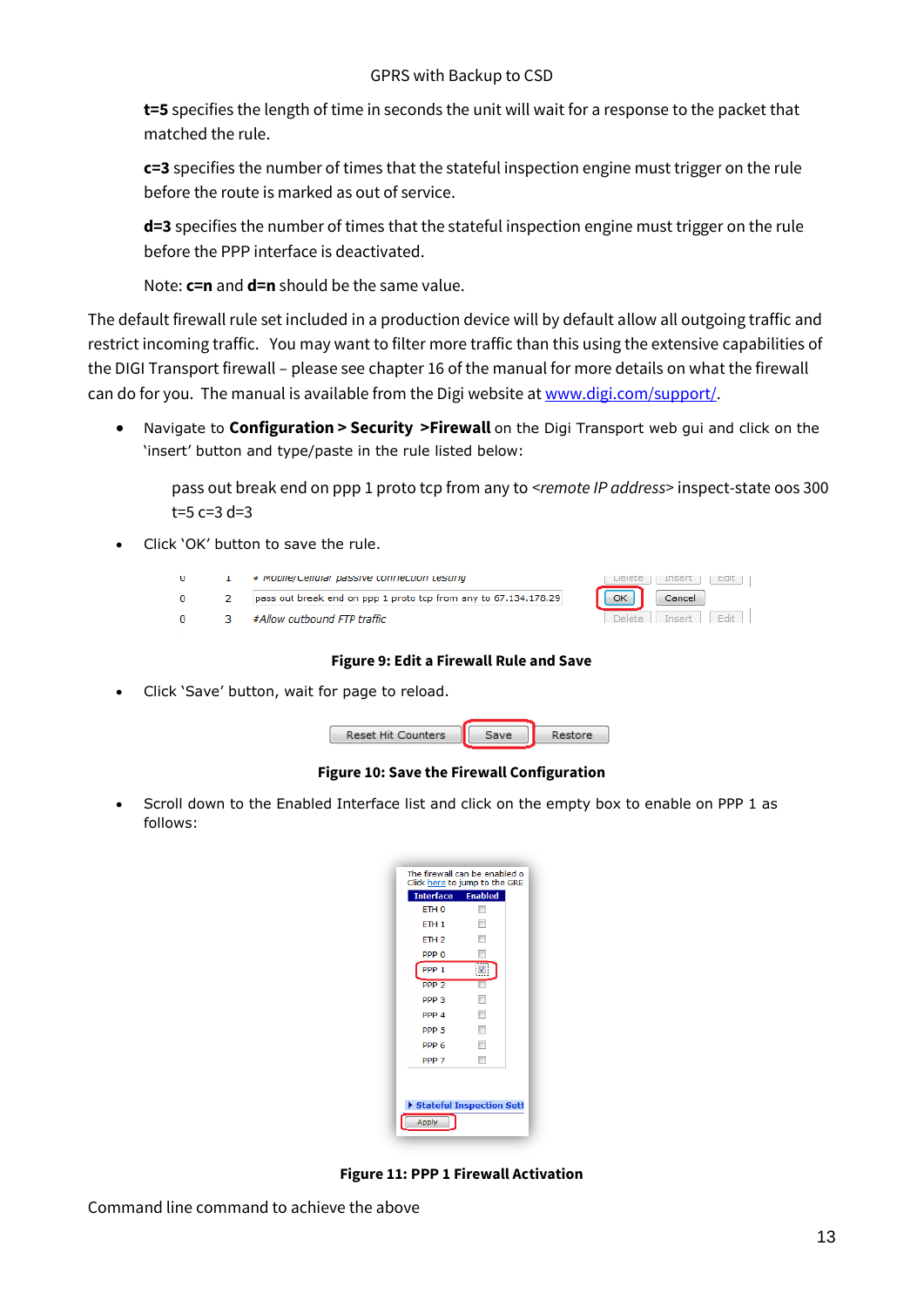#### ppp 1 firewall on

- Click the "Apply" button to enable the firewall on those two interfaces.
- Scroll back up and click "Restore" button to ensure that the new rule set is activated on these two interfaces.

| <b>Reset Hit Counters</b> | Restore |
|---------------------------|---------|
|                           |         |

#### **Figure 12: Reload the Firewall Rule Base**

<span id="page-13-0"></span>You can also add these two lines to a txt file called fw.txt and upload this via Xmodem or ftp to the router and then issue this command to activate the rule set on the interfaces:



| <b>r</b> users    |                           |                                                                                                                        |               |                  |              |      |
|-------------------|---------------------------|------------------------------------------------------------------------------------------------------------------------|---------------|------------------|--------------|------|
| ▼ Firewall        |                           |                                                                                                                        |               |                  |              |      |
|                   |                           | The firewall can be used to restrict or modify traffic on particular interfaces.<br>(You may specifiy up to 400 rules) |               |                  |              |      |
| <b>Hits</b>       | #                         | <b>Rule</b>                                                                                                            |               | <b>Action</b>    |              |      |
| ٥                 | 1                         | # Mobile/Cellular passive connection testing                                                                           | Delete :      | Insert           | Edit         |      |
| $\circ$           | 2                         | pass out break end on ppp 1 proto tcp from any to 67.134.178.29 inspect-state oos 300 t=5 c=3 d=3                      | Delete :      | Insert           | Edit         | Test |
| ٥                 | з                         | #Allow outbound FTP traffic                                                                                            | Delete:       | Insert           | Edit         |      |
| o                 | 4                         | pass out break end proto ftp from any to any port=ftpcnt flags S!A inspect-state                                       | Delete        | Insert           | Edit         |      |
| $\circ$           | 5                         | #Allow any other outbound traffic and the replies back in                                                              | Delete :      | Insert           | Edit         |      |
| 353               | 6                         | pass out break end inspect-state                                                                                       | Delete:       | Insert           | Edit         |      |
| $\circ$           | 7                         | #Allow incoming IPSEC                                                                                                  | <b>Delete</b> | <b>Insert</b>    | Edit         |      |
| o                 | 8                         | pass break end proto 50                                                                                                | Delete        | Insert           | Edit         |      |
| o                 | 9                         | pass in break end proto udp from any to any port=ike                                                                   | Delete        | Insert           | Edit         |      |
| $\circ$           | 10                        |                                                                                                                        | <b>Delete</b> | <b>Insert</b>    | Edit         |      |
| $\Omega$          |                           | pass in break end proto udp from any to any port=4500                                                                  |               |                  | Edit         |      |
| o                 | 11<br>12 <sub>1</sub>     | #Allow any traffic within an IPSEC tunnel in both directions<br>pass break end oneroute any                            | Delette -     | Insert           | Edit         |      |
| o                 | 13                        | #Allow incoming SSH and SFTP                                                                                           | Delete :      | Insert           |              |      |
| o                 |                           |                                                                                                                        | Delete :      | Insert           | Edit<br>Edit |      |
|                   | 14                        | pass in break end proto tcp from any to any port=22 flags S!A inspect-state                                            | Delete -      | Insert           |              |      |
| Ō                 | 15                        | #Allow incoming HTTPS                                                                                                  | Delete :      | Insert           | Edit         |      |
| o                 | 16                        | pass in break end proto tcp from any to any port=443 flags S!A inspect-state                                           | Delete        | Insert           | Edit         |      |
| $\circ$           | 17                        | #Block and log everything else including incoming telnet, http and FTP                                                 | Delete :      | Insert           | Edit         |      |
| 5                 | 18                        | block log break end                                                                                                    | Delete -      | Insert<br>Insert | Edit         |      |
|                   | <b>Reset Hit Counters</b> | Save<br>Restore                                                                                                        |               |                  |              |      |
|                   |                           | The firewall can be enabled on Ethernet, PPP and GRE interfaces.<br>Click here to jump to the GRE configuration page.  |               |                  |              |      |
| Interface Enabled |                           |                                                                                                                        |               |                  |              |      |
| ETH <sub>0</sub>  |                           | $\Box$                                                                                                                 |               |                  |              |      |
| ETH <sub>1</sub>  |                           | $\blacksquare$                                                                                                         |               |                  |              |      |
| ETH <sub>2</sub>  |                           | $\Box$                                                                                                                 |               |                  |              |      |
| PPP <sub>0</sub>  |                           | $\overline{\phantom{a}}$                                                                                               |               |                  |              |      |
| PPP <sub>1</sub>  |                           | $\blacktriangledown$                                                                                                   |               |                  |              |      |
| PPP <sub>2</sub>  |                           | $\Box$                                                                                                                 |               |                  |              |      |
| PPP <sub>3</sub>  |                           | $\overline{\phantom{a}}$                                                                                               |               |                  |              |      |
| PPP <sub>4</sub>  |                           | $\Box$                                                                                                                 |               |                  |              |      |
| PPP <sub>5</sub>  |                           | $\Box$                                                                                                                 |               |                  |              |      |
| PPP <sub>6</sub>  |                           | $\overline{\phantom{a}}$                                                                                               |               |                  |              |      |
| PPP <sub>7</sub>  |                           | <b>FREE</b>                                                                                                            |               |                  |              |      |
|                   |                           |                                                                                                                        |               |                  |              |      |

#### **Figure 13: Firewall Configuration**

<span id="page-13-1"></span>Rule base after editing will look like this:

```
# Mobile/Cellular passive connection testing
pass out break end on ppp 1 proto tcp from any to 67.134.178.29 inspect-state oos 300 
t=5 c=3 d=3
```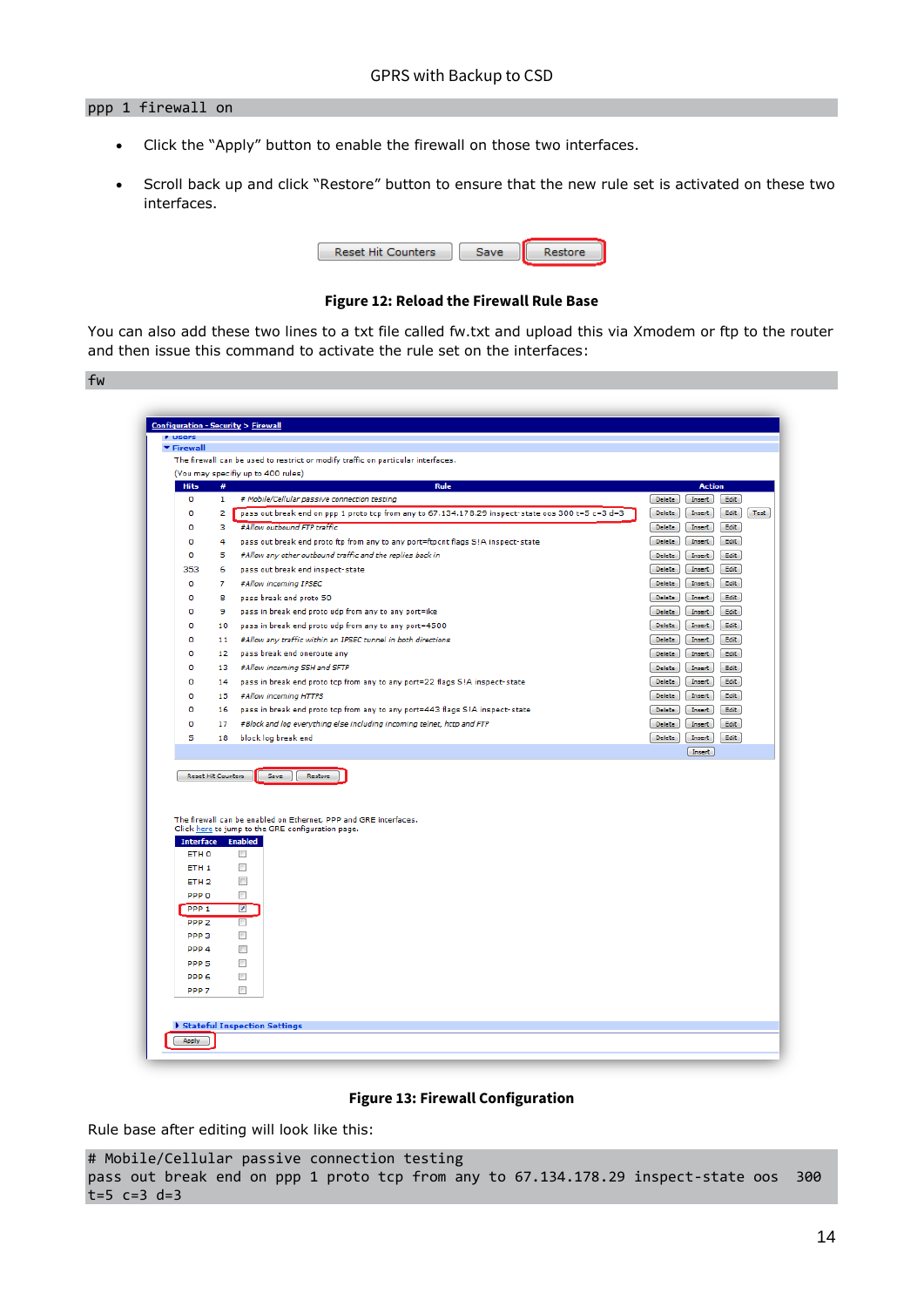| #Allow outbound FTP traffic                                                      |
|----------------------------------------------------------------------------------|
| pass out break end proto ftp from any to any port=ftpcnt flags S!A inspect-state |
| #Allow any other outbound traffic and the replies back in                        |
| pass out break end inspect-state                                                 |
| #Allow incoming IPSEC                                                            |
| pass break end proto 50                                                          |
| pass in break end proto udp from any to any port=ike                             |
| pass in break end proto udp from any to any port=4500                            |
| #Allow any traffic within an IPSEC tunnel in both directions                     |
| pass break end oneroute any                                                      |
| #Allow incoming SSH and SFTP                                                     |
| pass in break end proto tcp from any to any port=22 flags S!A inspect-state      |
| #Allow incoming HTTPS                                                            |
| pass in break end proto tcp from any to any port=443 flags S!A inspect-state     |
| #Block and log everything else including incoming telnet, http and FTP           |
| block log break end                                                              |
|                                                                                  |

## <span id="page-14-0"></span>**2.6 Save Configuration**

#### **ADMINISTRATION > SAVE CONFIGURATION**

The only thing remaining is to save the configuration to retain the config after reboot. Navigate to the 'Save Configuration' menu item and click 'Save'.



#### **Figure 14: Save Configuration**

<span id="page-14-1"></span>Command line commands to achieve the above:

config 0 save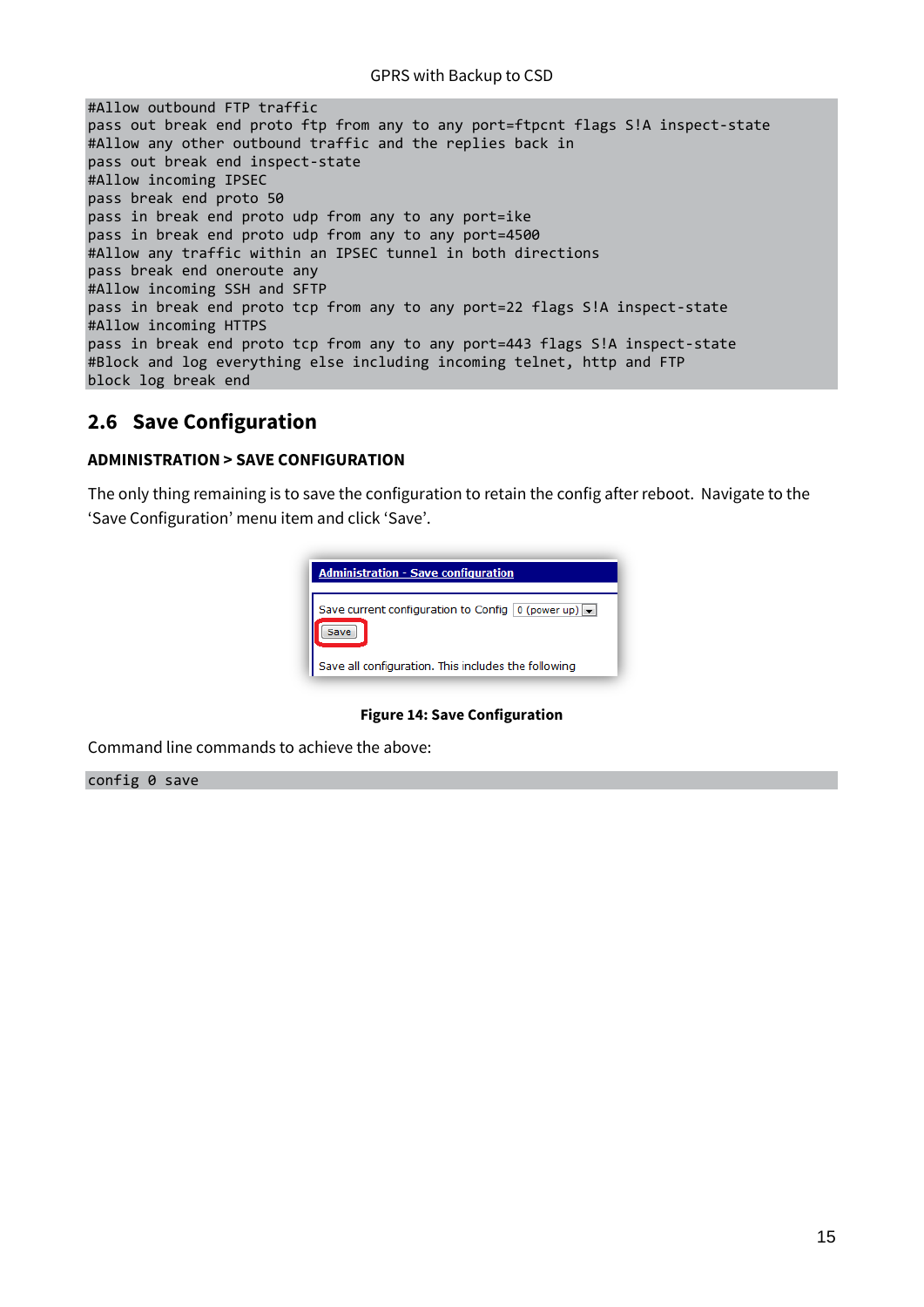## <span id="page-15-0"></span>**3 TESTING**

#### **MANAGEMENT > NETWORK STATUS > INTERFACES > ADVANCED > PPP > PPP 1**

Firstly, check that the GPRS network connection is connected. Browse to the link above and you will be able to view the network status of the PPP 1 connection. In this example you can see the IP address issued to the Digi Transport by the GPRS network provider. This means that a GPRS connection has been properly established between the Digi Transport unit and the GPRS network.

| <b>v</b> Advanced<br>PPP            |                                |        |
|-------------------------------------|--------------------------------|--------|
| $\triangleright$ PPP $0$            |                                |        |
| $\blacktriangleright$ PPP 1 - W-WAN |                                |        |
| Raise Link Drop Link                |                                |        |
|                                     | Uptime: 0 Hrs 0 Mins 3 Seconds |        |
| Option                              | Local                          | Remote |
| MRU:                                | 1500                           | 1500   |
| ACCM:                               | 0x0                            | 0x0    |
| VJ Compression:                     | OFF.                           | OFF    |
| Link Active With Entity: ASY 18     |                                |        |
|                                     | IP Address: 10.161.241.44      |        |
| DNS Server IP Address: 10.205.65.70 |                                |        |
| Secondary DNS Server IP<br>Address: | 10.205.65.68                   |        |
| Outgoing Call To: *98*1#            |                                |        |

**Figure 15: Mobile/Cellular Network Status**

#### <span id="page-15-1"></span>**[MANAGEMENT >](http://10.1.63.198/eventlog.asp) EVENT LOG**

Navigate to the link above which will show the event log, here you will see that the PPP 1 (GPRS link) is up.

| <b>Management - Event Log</b>                                                                   |
|-------------------------------------------------------------------------------------------------|
| 14:36:54, 10 Jun 2011, Default Route 0 Available, Activation<br>14:36:54, 10 Jun 2011, PPP 1 up |
| 14:36:52, 10 Jun 2011, PPP 1 Start IPCP                                                         |
| 14:36:52, 10 Jun 2011, PPP 1 Start AUTHENTICATE                                                 |
| 14:36:52, 10 Jun 2011, PPP 1 Start LCP                                                          |
| 14:36:51, 10 Jun 2011, PPP 1 Start                                                              |

#### **Figure 16: Mobile/Cellular Interface Active**

<span id="page-15-2"></span>Now we need to cause the GPRS link to fail, e.g. by removing the antenna or by blocking the TCP traffic at the destination address.

#### **CONFIGURATION > SECURITY > FIREWALL.**

Browse to the link above and observe the hit counter (Hits) on the Stateful Route Inspection rule has incremented.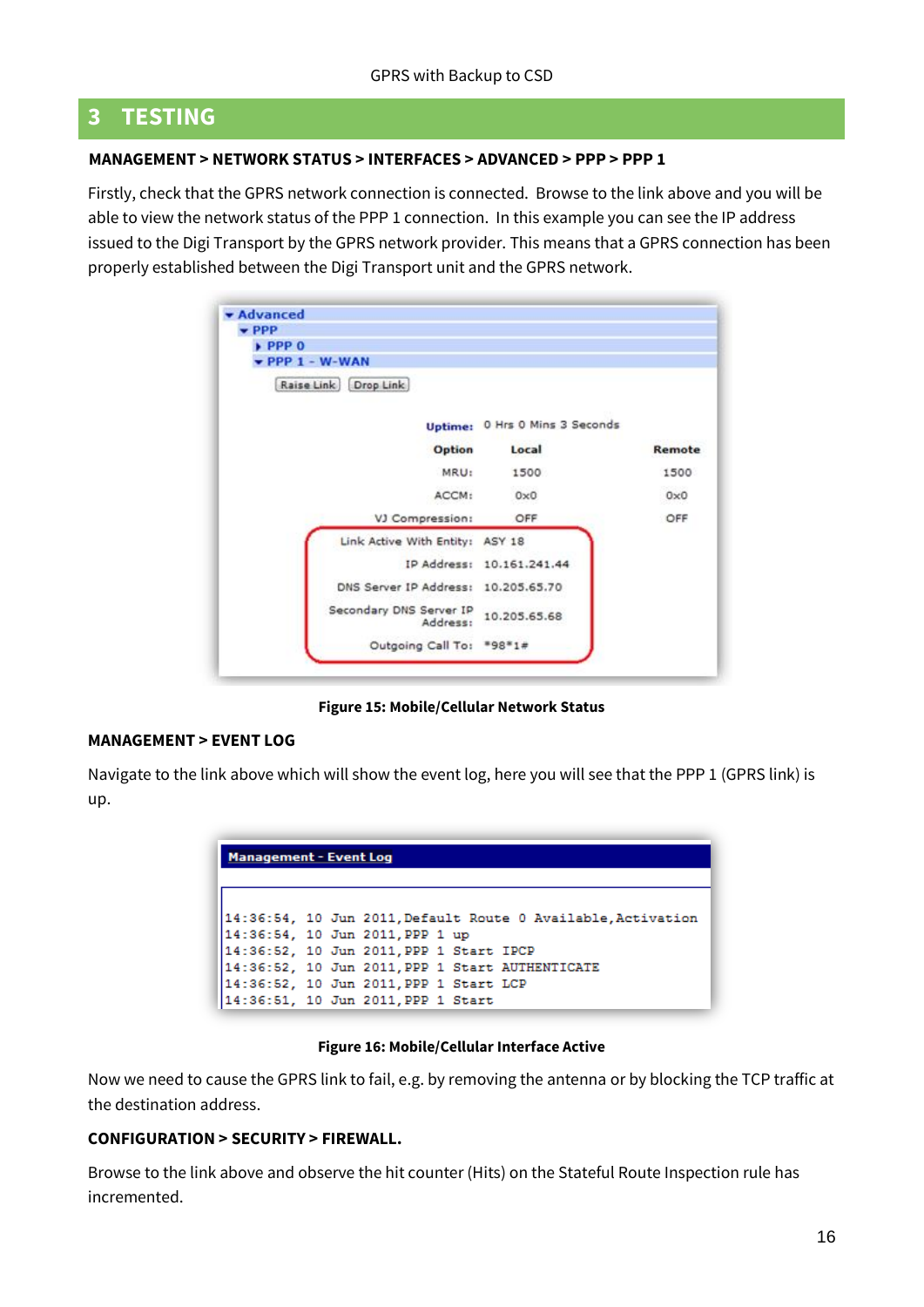|             |                | The firewall can be used to restrict or modify traffic on particular interfaces.                  |
|-------------|----------------|---------------------------------------------------------------------------------------------------|
|             |                | (You may specifiy up to 400 rules)                                                                |
| <b>Hits</b> | #              | Rule                                                                                              |
| $\circ$     | 1.             | # Mobile/Cellular passive connection testing                                                      |
| -6          | $\overline{2}$ | pass out break end on ppp 1 proto tcp from any to 67.134.178.29 inspect-state oos 300 t=5 c=3 d=3 |
| $\Omega$    | з              | #Allow outhound FTP traffic                                                                       |
| $\circ$     | 4              | pass out break end proto ftp from any to any port=ftpcnt flags S!A inspect-state                  |
| $\circ$     | 5              | #Allow any other outbound traffic and the replies back in                                         |
| 30          | 6              | pass out break end inspect-state                                                                  |

**Figure 17: Firewall Rule Gets Hits**

<span id="page-16-0"></span>This illustrates the rule has been triggered n number of times. When the SRI rule has been triggered the appropriate number of times (c=n, d=n), check the status of the GSM/CSD link in both the event log and the PPP 5 status page to confirm that PPP 5 has been activated.

#### **MANAGEMENT > EVENT LOG**

Browse to the event log link above to view the event log. When the Stateful Route Inspection firewall is triggered the appropriate number of times, you will see PPP 1 drop at the behest of the firewall, the modem dial the number for the ISP and raise PPP 5 raise in the Eventlog.

| <b>Management - Event Log</b> |  |                                                                                           |
|-------------------------------|--|-------------------------------------------------------------------------------------------|
|                               |  |                                                                                           |
|                               |  | 14:47:54, 10 Jun 2011 PPP 5 up                                                            |
|                               |  | 14:47:52, 10 Jun 2011, PPP 5 Start IPCP                                                   |
|                               |  | 14:47:51, 10 Jun 2011, PPP 5 Start AUTHENTICATE                                           |
|                               |  | 14:47:50, 10 Jun 2011, PPP 5 Start LCP                                                    |
|                               |  | 14:47:50, 10 Jun 2011, PPP 5 Start                                                        |
|                               |  | 14:47:50, 10 Jun 2011, Modem connected on asy 17                                          |
|                               |  | 14:47:35, 10 Jun 2011, GPRS URC CIEV: call, 1                                             |
|                               |  | 14:47:26, 10 Jun 2011, GPRS Connection Status: 9,2,0                                      |
|                               |  | 14:47:24, 10 Jun 2011, GPRS URC CIEV: signal, 0                                           |
|                               |  | 14:47:24, 10 Jun 2011, Modem dialing on asy 17 #:08440587000                              |
|                               |  | 14:47:24, 10 Jun 2011, IP Act Rq to PPP 5-0: s ip[0.0.0.0] d ip[67.134.178.29] d port[23] |
|                               |  | 14:47:24, 10 Jun 2011, Modem disconnected on asy 18, Normal Breakdown                     |
|                               |  | 14:47:22, 10 Jun 2011, PPP 1 down. Firewall Request                                       |
|                               |  | 14:47:22. 10 Jun 2011. Default Route 0 Out Of Service. Firewall                           |
|                               |  | 14:47:22, 10 Jun 2011 PPP 1 Out Of Service, Firewall                                      |
|                               |  | 14:47:06, 10 Jun 2011, ICP Reg: 0.0.0.0.8209 -> 67.134.178.29:23                          |
|                               |  | 14:36:54, 10 Jun 2011, Default Route 0 Available, Activation                              |
|                               |  | 14:36:54, 10 Jun 2011, PPP 1 up                                                           |
|                               |  | 14:36:52, 10 Jun 2011, PPP 1 Start IPCP                                                   |
|                               |  | 14:36:52, 10 Jun 2011, PPP 1 Start AUTHENTICATE                                           |
|                               |  | 14:36:52, 10 Jun 2011, PPP 1 Start LCP                                                    |
|                               |  | 14:36:51, 10 Jun 2011, PPP 1 Start                                                        |

**Figure 18: PPP 5 Activated and Connected**

#### <span id="page-16-1"></span>**MANAGEMENT - NETWORK STATUS > INTERFACES > ADVANCED > PPP > PPP 5**

Browse to the above link, here you can see the IP address issued to the Digi Transport on PPP 5 by the Internet Service Provider.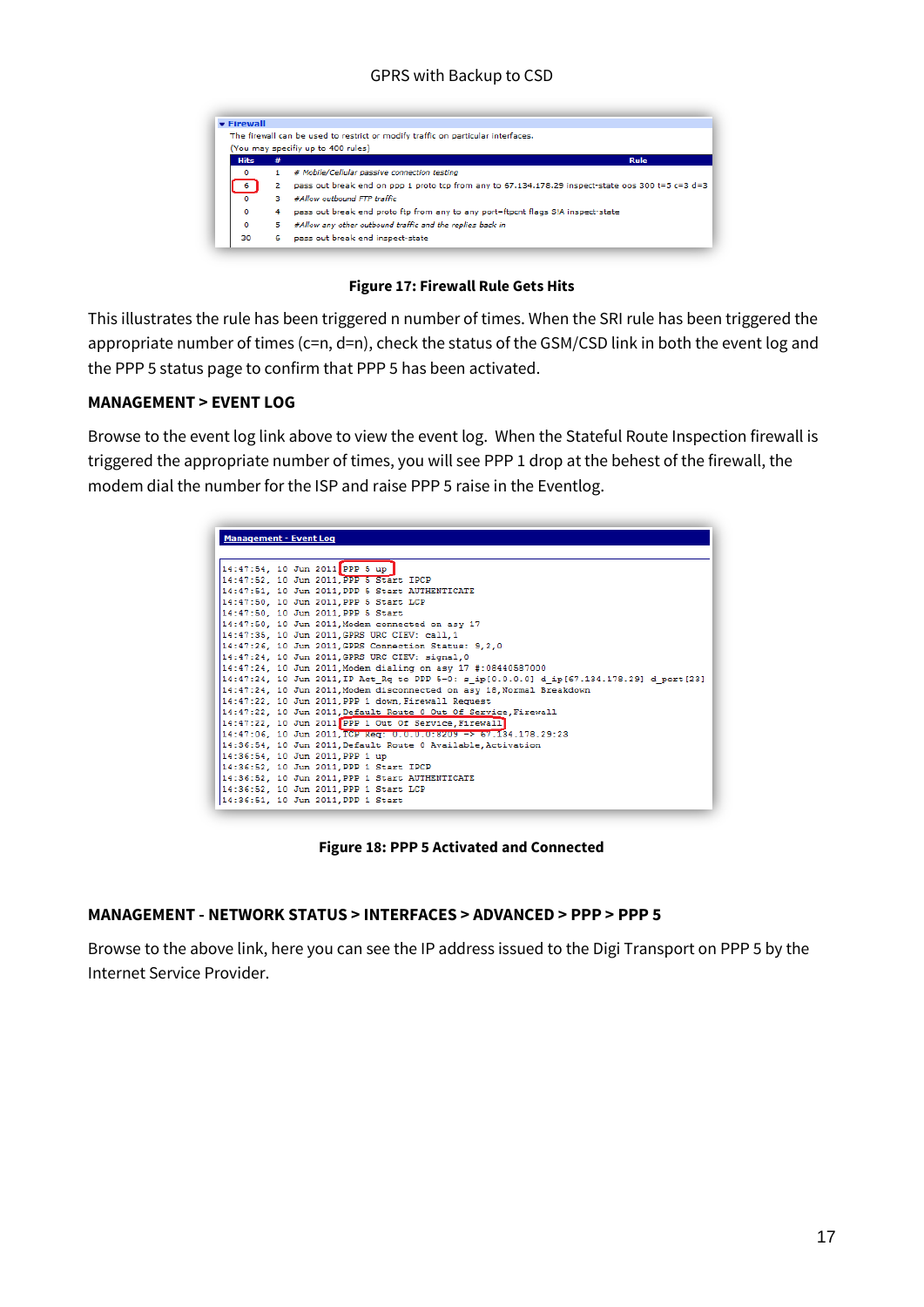| <b>v</b> Advanced                    |                                |         |
|--------------------------------------|--------------------------------|---------|
| $\div$ PPP                           |                                |         |
| $\rightarrow$ PPP $\sigma$           |                                |         |
| $\triangleright$ PPP 1 - W-WAN       |                                |         |
| PPP2                                 |                                |         |
| EPPP3                                |                                |         |
| $\blacktriangleright$ PPP 4          |                                |         |
| PPP 5 - CSD Dialler Interface        |                                |         |
| Raise Link Drop Link                 |                                |         |
|                                      |                                |         |
|                                      | Uptime: 0 Hrs 0 Mins 5 Seconds |         |
|                                      |                                |         |
| Option                               | Local                          | Remote  |
| MRU:                                 | 1500                           | 1500    |
| ACCM:                                | 0x0                            | 0xa0000 |
| VJ Compression:                      | OFF                            | OFF     |
| Link Active With Entity: ASY 17      |                                |         |
|                                      | IP Address: 217.135.135.104    |         |
|                                      |                                |         |
| DNS Server IP Address: 195.92.195.95 |                                |         |
| Secondary DNS Server IP<br>Address:  | 195.92.195.94                  |         |

#### **Figure 19: GSM/CSD Dial-up Connection Successful**

<span id="page-17-0"></span>If you are seeing the ISP link on PPP 5 come up automatically as above, all is working, congratulations!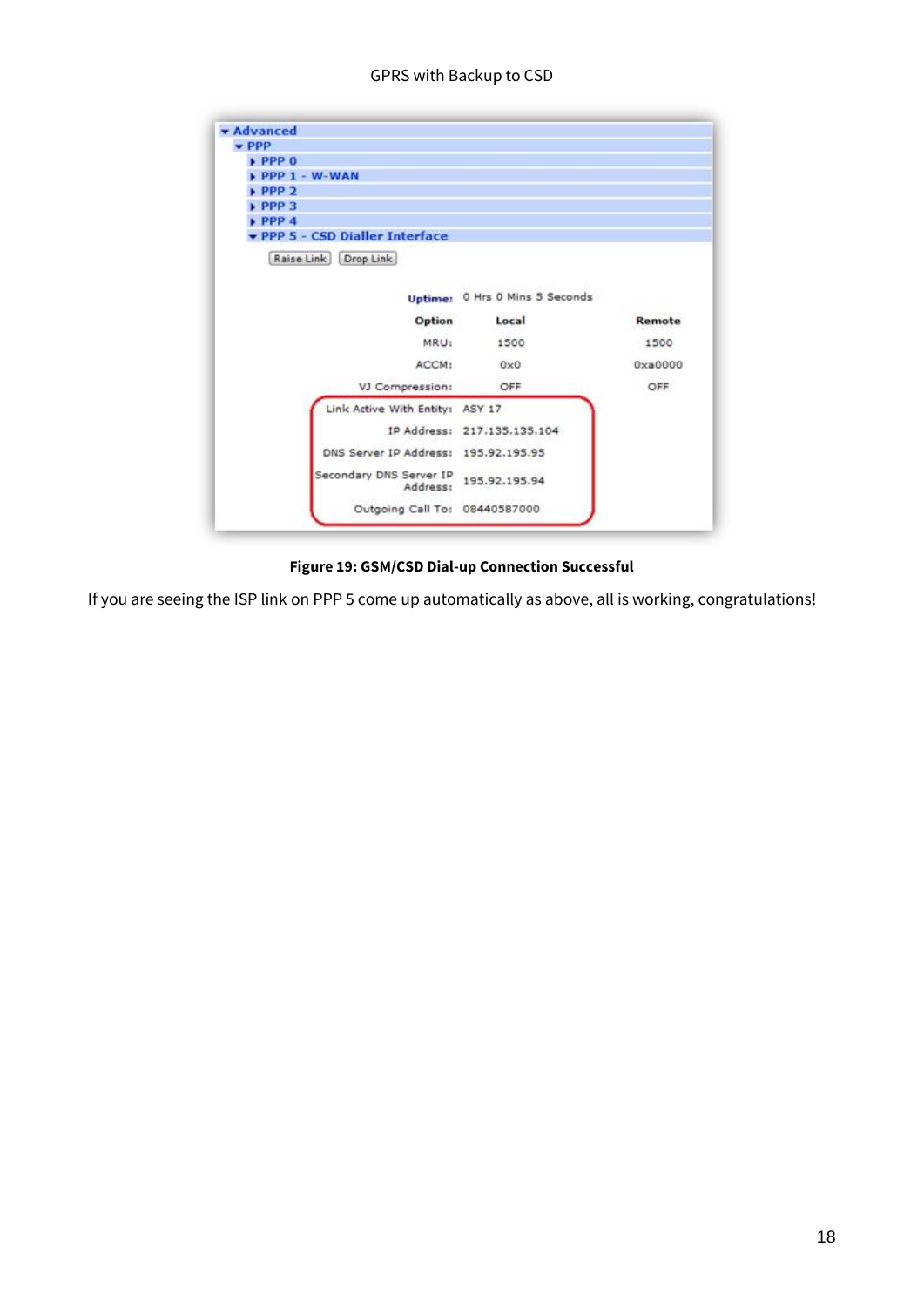## <span id="page-18-0"></span>**4 FIRMWARE VERSION**

#### **ADMINISTRATION - [SYSTEM INFORMATION](http://10.1.63.198/sysinf.asp)**

Below you can see the firmware version used for this project:

| Administration - System Information       |                                                  |  |
|-------------------------------------------|--------------------------------------------------|--|
|                                           |                                                  |  |
|                                           | Model: TransPort WR41v2                          |  |
|                                           | Part Number: WR41-EXA1-WV1-XX                    |  |
| Ethernet 0 MAC Address: 00:04:2D:02:03:54 |                                                  |  |
|                                           |                                                  |  |
|                                           | Firmware Version: 5130 \$ (Jun 03 2011 04:21:48) |  |
| SBIOS Version: 6.06                       |                                                  |  |
| <b>Build Version: MW</b>                  |                                                  |  |
| HW Version: 3202a                         |                                                  |  |
|                                           |                                                  |  |
|                                           | CPU Utilization: 1% (Min: 1%, Max: 48%, Avg: 1%) |  |
|                                           | Up Time: 27 minutes 20 seconds                   |  |
|                                           | Date and Time: 10 Jun 2011 15:03:22              |  |
| Total Memory: 65536 KB                    |                                                  |  |
| Used Memory: 29910 KB                     |                                                  |  |
| Free Memory: 35626 KB                     |                                                  |  |
|                                           |                                                  |  |
|                                           | Mobile Module: Siemens MC75                      |  |
|                                           | SW Opts: 0x100 0x100                             |  |
|                                           | SW Cnts: 5000300005                              |  |
| Refresh                                   |                                                  |  |

<span id="page-18-1"></span>**Figure 20: Firmware Version**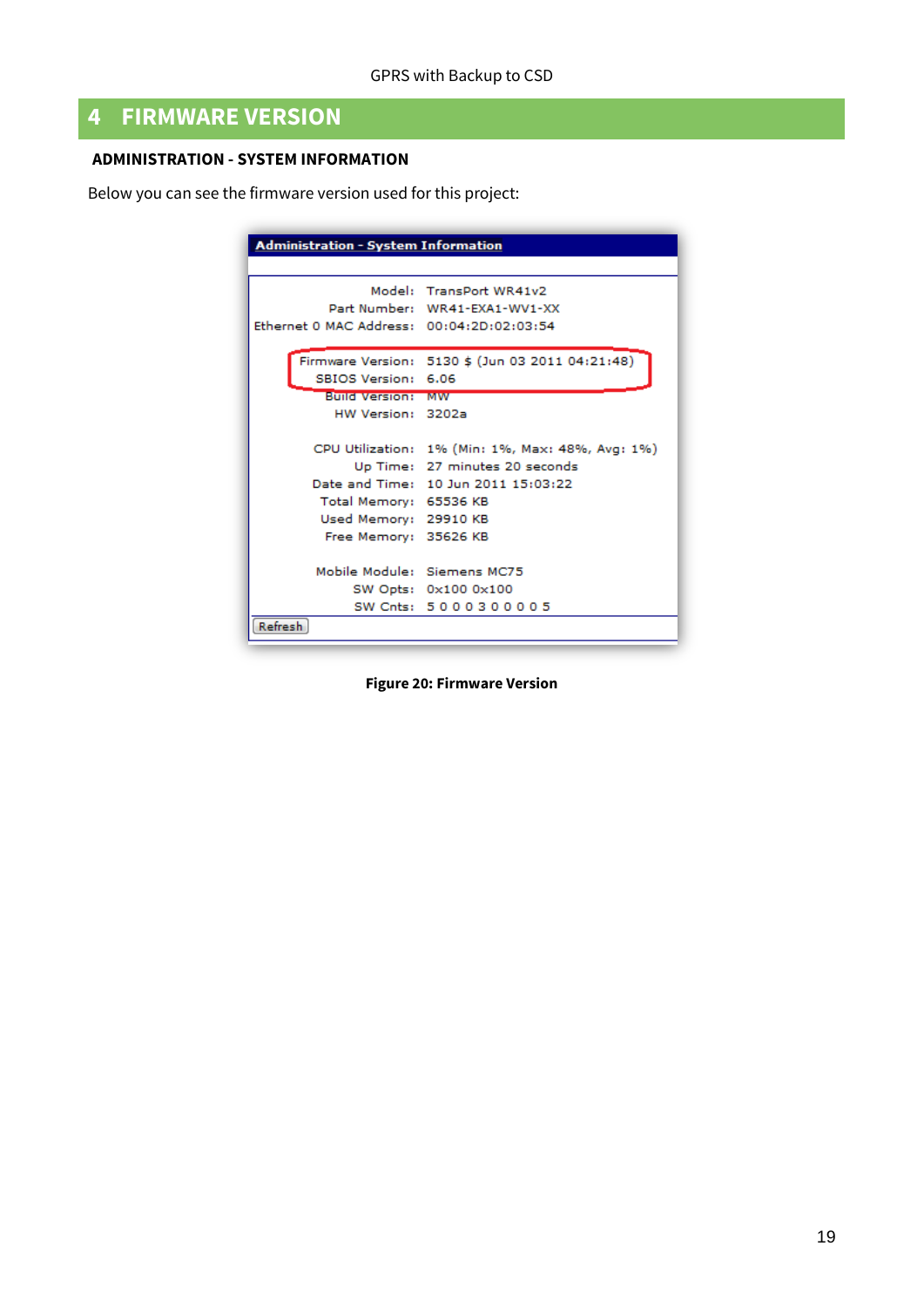## <span id="page-19-0"></span>**5 CONFIGURATION FILE**

## <span id="page-19-1"></span>**5.1 WR41 Configuration File**

This is the config.da0 file used for the purpose of this Application Note

eth 0 descr "Test Wan 41" eth 0 IPaddr "192.168.3.2 " lapb 0 tinact 120 lapb 1 tinact 120 lapb 3 asyport 5 lapb 4 dtemode 0 lapb 4 dlc 1 lapb 4 asyport 5 lapb 4 virt\_async "mux0" lapb 4 mux 0710 ON lapb 5 asyport 5 lapb 5 virt\_async "mux1" lapb 6 asyport 5 lapb 6 virt async "mux2" def\_route 0 ll\_ent "ppp" def\_route 0 ll\_add 1 def\_route 1 ll\_ent "PPP" def\_route 1 ll\_add 5 def\_route 1 pwr\_dly 150 def route 1 unoos ent "PPP" def\_route 1 unoos\_add 1 dhcp 0 IPmin "192.168.1.100" dhcp 0 mask "255.255.255.0" ppp 0 timeout 300 ppp 1 name "W -WAN (Edge 2.5G)" ppp 1 phonenum "\*98\*1# ppp 1 IPaddr "0.0.0.0" ppp 1 timeout 0 ppp 1 firewall ON ppp 1 use modem 1 ppp 1 aodion 1 ppp 1 autoassert 1 ppp 1 inhibitno "5" ppp 1 ipanon ON ppp 1 r\_chap OFF ppp 4 defpak 16 ppp 5 name "CSD Dialler Interface" ppp 5 phonenum "0845123456 "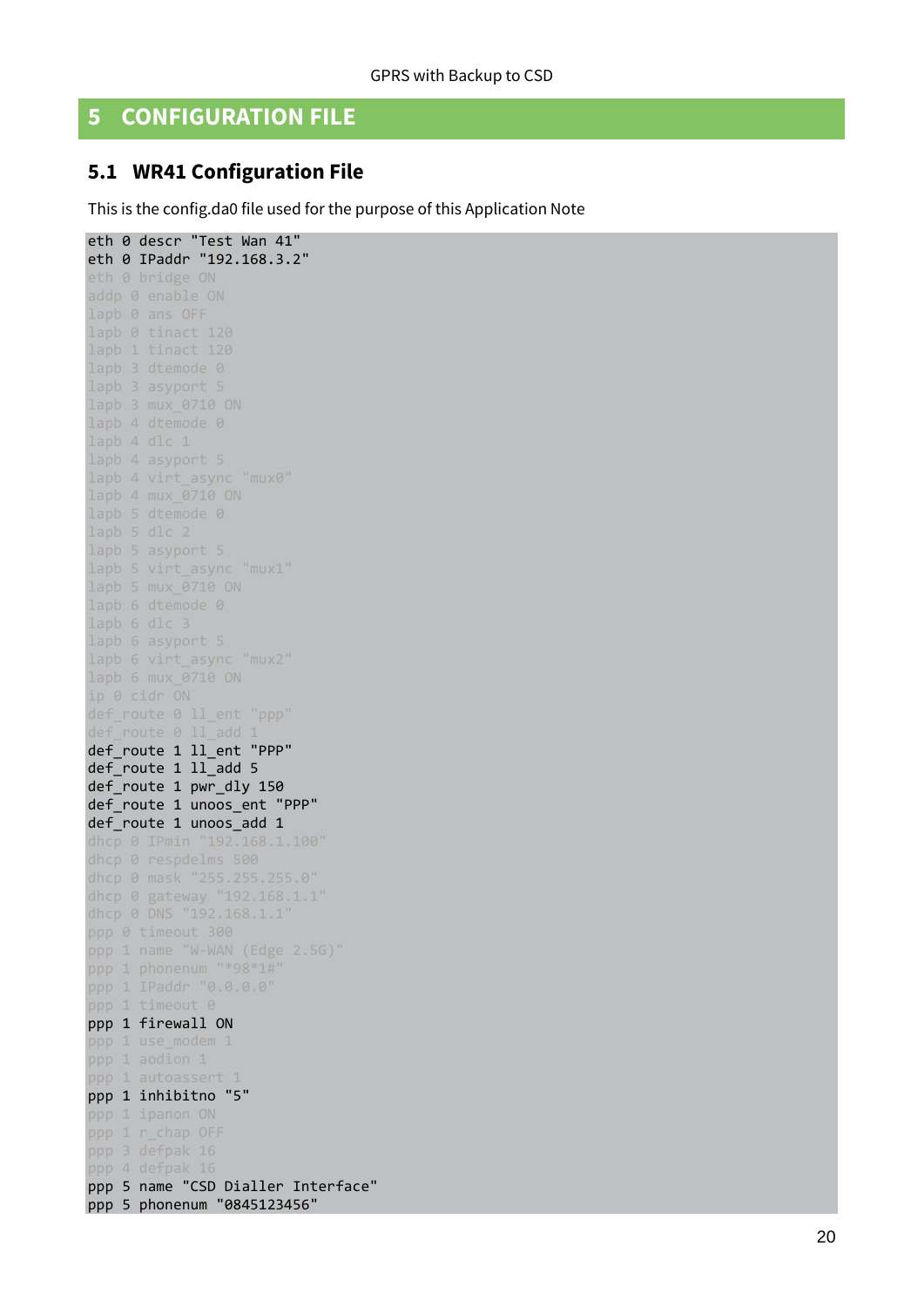ppp 5 username "ISP -User " ppp 5 IPaddr "0.0.0.0" ppp 5 l\_addr ON ppp 5 mask "255.255.255.255" ppp 5 DNSport 53 ppp 5 IPmin "10.10.10.0" ppp 5 IPrange 5 ppp 5 maxup 1800 ppp 5 timeout 60 ppp 5 do\_nat 1 ppp 5 use\_modem 6 ppp 5 metric 1 ppp 5 netip "0.0.0.0" ppp 5 ip2count 3 ppp 5 ripauth 1 ppp 5 inrip ON ppp 5 maxneg 80 ppp 5 l\_accm "0x00000000" ppp 5 r\_accm "0xffffffff" ppp 5 l\_mru 1500 ppp 5 r\_mru 1500 ppp 5 l\_acfc ON ppp 5 r\_pap ON ppp 5 r\_chap ON ppp 5 l\_comp ON ppp 5 l\_pfc ON ppp 5 l\_md5 1 ppp 5 r\_md5 ON ppp 5 r ms1 ON ppp 5 r\_ms2 ON ppp 5 lcn 1027 ppp 5 defpak 128 ppp 5 baklcn 1027 modemcc 0 asy\_add "mux1" modemcc 0 info\_asy\_add "mux2" modemcc 0 init\_str "+CGQREQ=1" modemcc 0 init str1 "+CGOMIN=1" modemcc 0 apn "internet" modemcc 0 link retries 10 modemcc 0 sms interval 1 modemcc 0 sms\_concat 0 modemcc 0 init\_str\_2 "+CGQREQ=1" modemcc 0 init\_str1\_2 "+CGQMIN=1" modemcc 0 apn\_2 "Your.APN.goes.here" modemcc 0 stat retries 2 30 modemcc 1 asy\_add "mux0" modemcc 1 link\_retries 10 cmd 0 tremto 1200